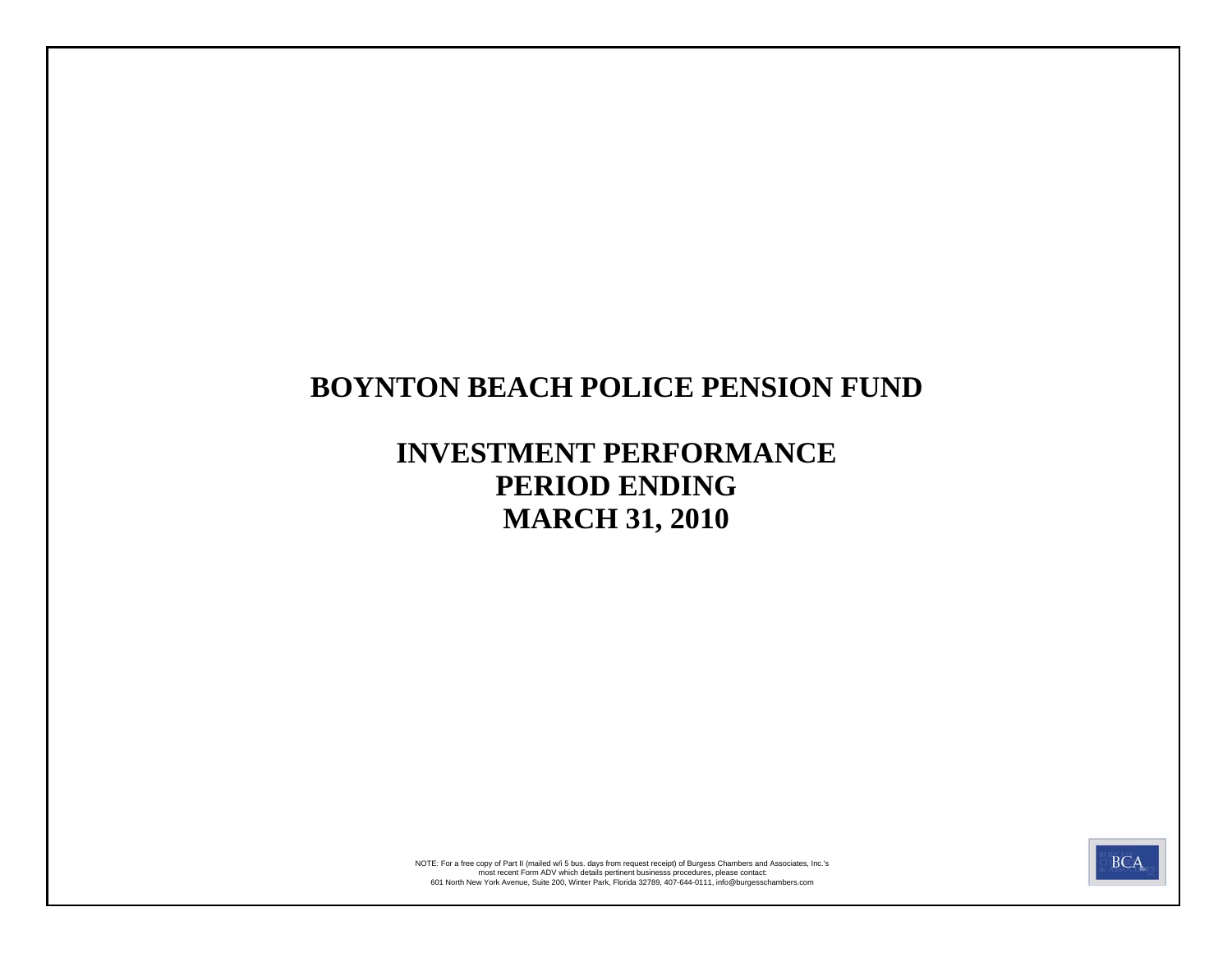#### **Boynton Beach Police Pension Fund**

**BCA Market Perspective © April, 2010** 

#### **Where Do We Go From Here? Burgess B. Chambers and Larry M. Cole**

As of the date of this writing, several market factors are becoming clear. First, the Federal Reserve has chosen to continue a very accommodative monetary policy by keeping interest rates at historically low levels. While concerns over longer term inflation continue to be discussed, the Fed has recognized that the current (and maybe debatable) recovery is far too fragile to withstand any immediate rate hikes.

Another factor that has become evident is the investor's appetite for risk has returned. This is supported by the one-year bounce of equity markets since the market lows on March 9, 2009. Large cap stocks, as measured by the Russell 1000 Index, are up 72.9%, the Russell Midcap Index is up 94.2% and the Russell 2000 (Small Cap) Index is up 92.1%. In addition, we recently saw the Dow Jones Industrial Average hit the 11,000 level for the first time since September, 2008.

Another clear indicator of an improving appetite for risk has been the significant (and somewhat expected) decrease in the yield spreads for corporate bonds from their peak in early 2009. At their peak, 10 year "A" rated corporate bonds were trading near a 650 bps spread to the 10 year Treasury, almost 5% above the "normal" spread associated with "A" rated corporate bonds. In our April, 2009 Market Perspective, we suggested that the narrowing of these yield spreads would be a leading indicator of an improving stock market as investors once again were willing to assume risk. That narrowing did indeed lead to a substantial rise in both bond and stock prices over the past several quarters.

So, where do we go from here? While fragile, most economic indicators point to a broad based global recovery. This should be good news for corporate earnings as many companies have "trimmed the fat" and are positioned to see significant profits if and when they see top line revenue growth. The expectation is that this growth will lead to additional jobs as the unemployment rate continues to be a major concern to investors.

While most developed countries are experiencing slow growth and an alarming rise in their debt, many emerging markets are seeing just the opposite. As a result, approximately 50% of emerging market debt is now rated as investment grade. This is a significant shift from previous years and provides investors with additional opportunities.

Inflation and interest rates should remain relatively stable throughout the rest of 2010, suggesting an expected bond return similar to the coupons on the bonds. We believe the Fed will continue to keep rates low until they see clear evidence of job growth and an economy that can sustain higher rates – even at the risk of future inflation. Some inflation may actually be a relief to the Fed as it would most likely indicate a recovery is well underway and may be a catalyst to support higher real estate values.

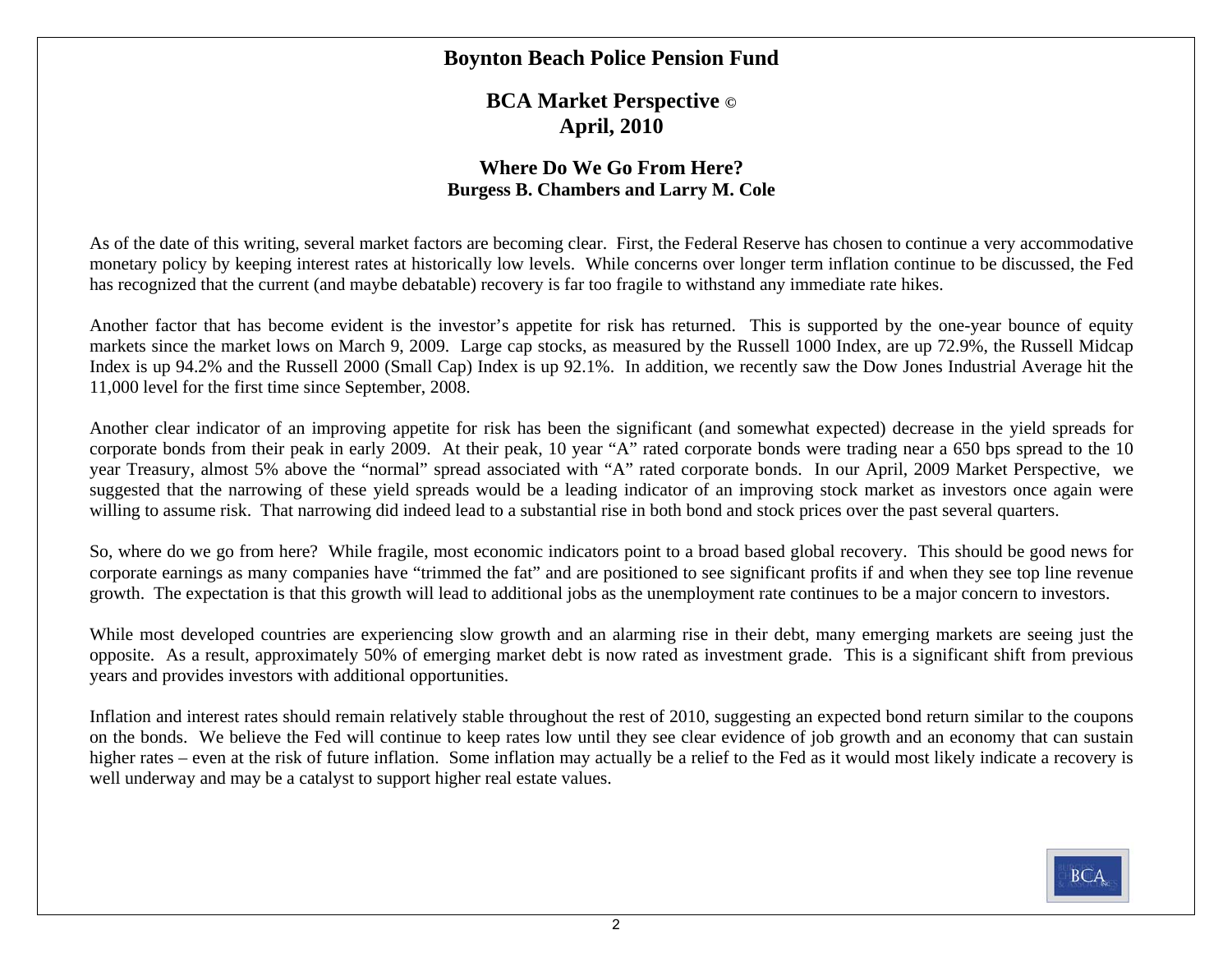#### **Boynton Beach Police Pension Fund Total FundInvestment Summary March 31, 2010**

- $\Box$  For the quarter ending 3/31, the total Plan earned \$1.8 million (+4.1% net), in line with the consultant's benchmark. The best three performing asset categories were: small-cap (+8.5%), large-cap equity I (+5.5%), and large-cap structured equity (+5.2%).
- $\Box$  Fiscal year-to-date, the total Plan has earned \$3.3 million (+7.6% net), versus +8.3% for the consultant's benchmark. The best three performing categories of the Plan were: small-cap  $(+13.6%)$ , large-cap structured equity  $(+12.3%)$ , and concentrated equity  $(+11.3\%)$ .
- $\Box$  For the 12-month period, the total Plan earned \$11.9 million (+35.9% net), and ranked in the top 28th percentile.
- $\Box$  The asset allocations are similar to the targets of the investment policy statement. However, the alternative category is below its target  $(2.9\% \text{ vs. } 5.0\%)$  and domestic equity is above  $(46.5\% \text{ vs. } 45.0\%).$

#### **Compliance:**

- 1) Performance has improved during the past several quarters. However, the three and five-year rolling returns were below the BCA benchmark and peer rankings are in the bottom 70<sup>th</sup> and bottom 79th percentiles, respectively.
- 2) Large-cap Equity I account: Three and five-year results were similar to the benchmark; rankings were below the Investment Policy. Risk profile is similar to the benchmark for these periods.
- 3) Large-cap structured equity account: Three and five-year results were below the benchmark and rankings were below the Investment Policy. Risk profile is similar to benchmark.
- 4) Small-cap fund: Three and five-year results were similar to the benchmark; rankings were below the Investment Policy. Risk profile is less than benchmark for these periods.
- 5) International equity fund: Three and five-year results were superior to the benchmark; rankings were below the Investment Policy. Risk profile is similar to the benchmark for these periods.
- 6) Real-estate fund: Three and five-year results were below the benchmark; rankings were below the Investment Policy. Risk profile is significantly higher than the benchmark.

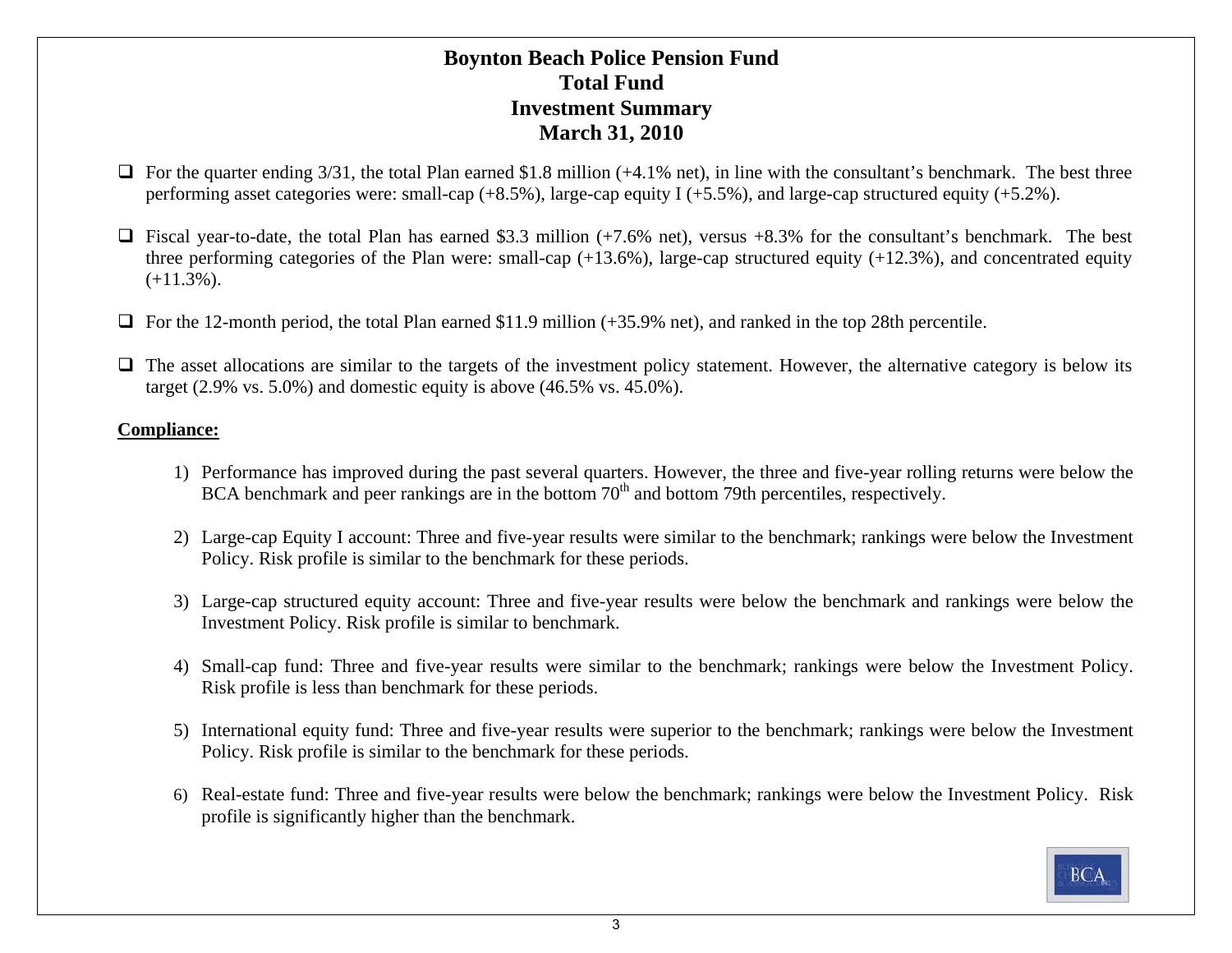### **Boynton Beach Police Pension Fund Total FundInvestment Performance March 31, 2010**

#### **Dollars**

|                               | Quarter      | <b>Fiscal Year</b> | <b>One Year</b> |
|-------------------------------|--------------|--------------------|-----------------|
| <b>Beginning Market Value</b> | 45,299,430   | 41,180,529         | 33,205,712      |
| <b>Ending Market Value</b>    | 46,457,857   | 46,457,857         | 46,457,857      |
| <b>Net Contributions</b>      | $-662,703$   | $+1,936,753$       | $+1,304,057$    |
| <b>Investment Gain/(Loss)</b> | $+1,821,130$ | $+3,340,575$       | $+11,948,088$   |
| <b>Investment Return, Net</b> | $+4.1%$      | $+7.6%$            | $+35.9%$        |
| <b>Consultant's Benchmark</b> | $+4.2%$      | $+8.3%$            | $+39.7%$        |
| <b>Value Added (pts.)</b>     | $-0.1$       | $-0.7$             | $-3.8$          |

Fiscal Year: October 1st – September 30th

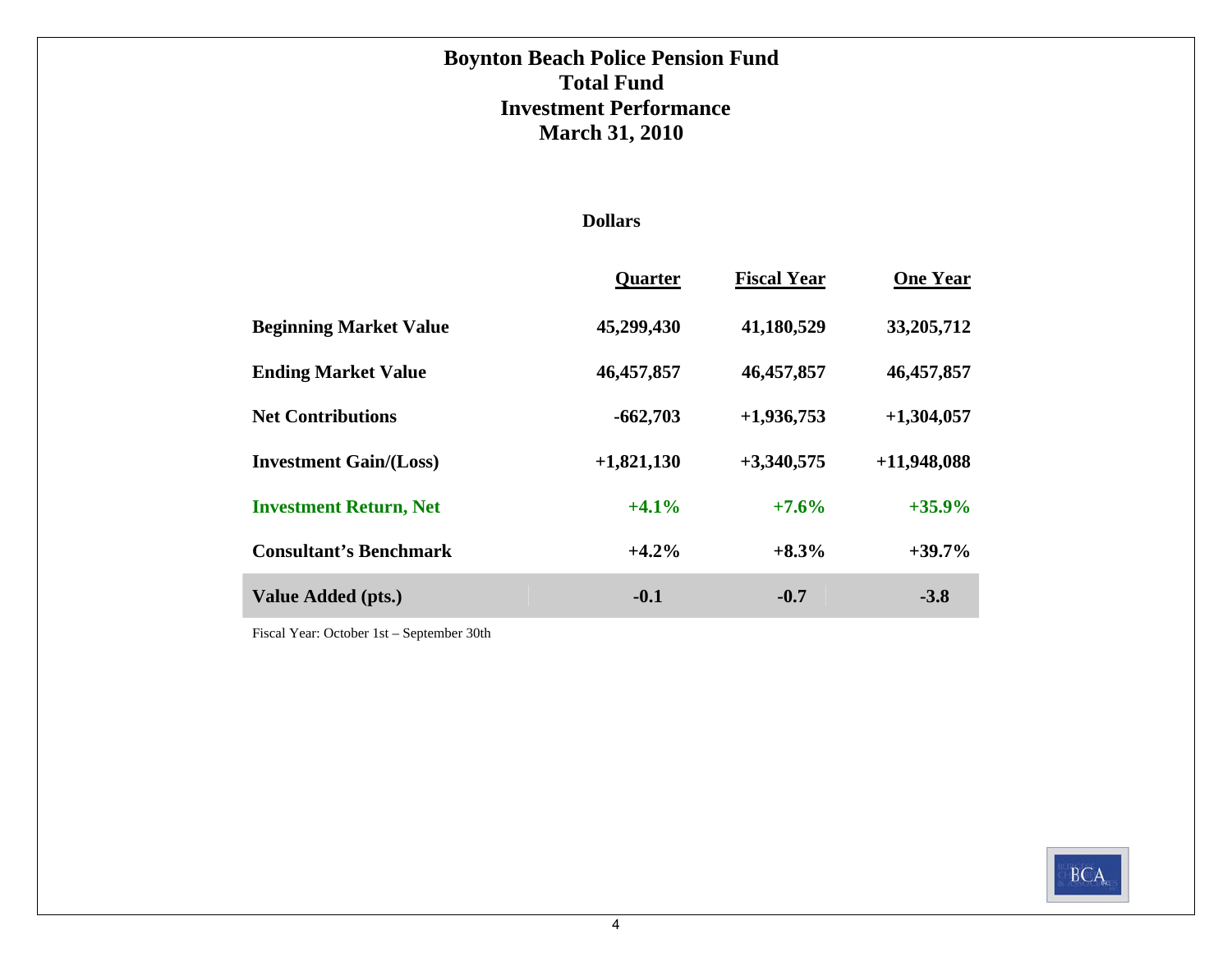### **Boynton Beach Police Pension Fund Total Fund Compliance Checklist March 31, 2010**

|                                                                                                                                                                                                                                                                                                                                                                                                                                                                                                                                                                                                                | Yes                                 | N <sub>0</sub>        |
|----------------------------------------------------------------------------------------------------------------------------------------------------------------------------------------------------------------------------------------------------------------------------------------------------------------------------------------------------------------------------------------------------------------------------------------------------------------------------------------------------------------------------------------------------------------------------------------------------------------|-------------------------------------|-----------------------|
| The total Fund's annualized three-year performance achieved the Consultant's Benchmark.<br>The total Fund's annualized three-year performance ranked in the top 40th percentile of the universe.<br>The total Fund's annualized five-year performance achieved the Consultant's Benchmark.<br>The total Fund's annualized five-year performance ranked in the top 40th percentile of the universe.<br>The total Fund's annualized three-year performance achieved the $+8.5\%$ actuarial assumption rate.<br>The total Fund's annualized five-year performance achieved the $+8.5%$ actuarial assumption rate. |                                     | XXXXXX                |
| Large Cap Equity's annualized three-year performance achieved the Russell 1000 index.<br>Large Cap Equity's annualized three-year performance ranked in the top 40th percentile of the universe.<br>Large Cap Equity's annualized five-year performance achieved the Russell 1000 index.<br>Large Cap Equity's annualized five-year performance ranked in the top 40th percentile of the universe.                                                                                                                                                                                                             | XOX                                 | MOML                  |
| Large Cap Structured Equity's three-year performance met the Russell 1000 index.<br>Large Cap Structured Equity's annualized three-year performance ranked in the top 40th percentile of the universe.<br>Large Cap Structured Equity's five-year performance met the Russell 1000 index.<br>Large Cap Structured Equity's annualized five-year performance ranked in the top 40th percentile of the universe.                                                                                                                                                                                                 |                                     | <b>NNNN</b>           |
| Small Cap Equity's annualized three-year performance achieved the Russell 2000 index.<br>Small Cap Equity's annualized three-year performance ranked in the top 40th percentile of the universe.<br>Small Cap Equity's annualized five-year performance achieved the Russell 2000 index.<br>Small Cap Equity's annualized five-year performance ranked in the top 40th percentile of the universe.                                                                                                                                                                                                             |                                     | XXXX                  |
| International Equity's annualized three-year performance achieved the international benchmark.<br>International Equity's annualized three-year performance ranked in the top 40th percentile of the universe.<br>International Equity's annualized five-year performance achieved the international benchmark.<br>International Equity's annualized five-year performance ranked in the top 40th percentile of the universe.                                                                                                                                                                                   | XXXX                                |                       |
| Real Estate Equity's annualized three-year performance achieved the real estate benchmark.<br>Real Estate Equity's annualized three-year performance ranked in the top 40th percentile of the universe.                                                                                                                                                                                                                                                                                                                                                                                                        |                                     | $\boxtimes \boxtimes$ |
| Investments in equity securities (including REIT) were 64.7% which did not exceed 65% of Fund's assets at market value.<br>Foreign equity investments were 15.3% (at market) and did not exceed the 20% of the total Fund's assets at market.                                                                                                                                                                                                                                                                                                                                                                  | ${\color{red} \boxtimes \boxtimes}$ |                       |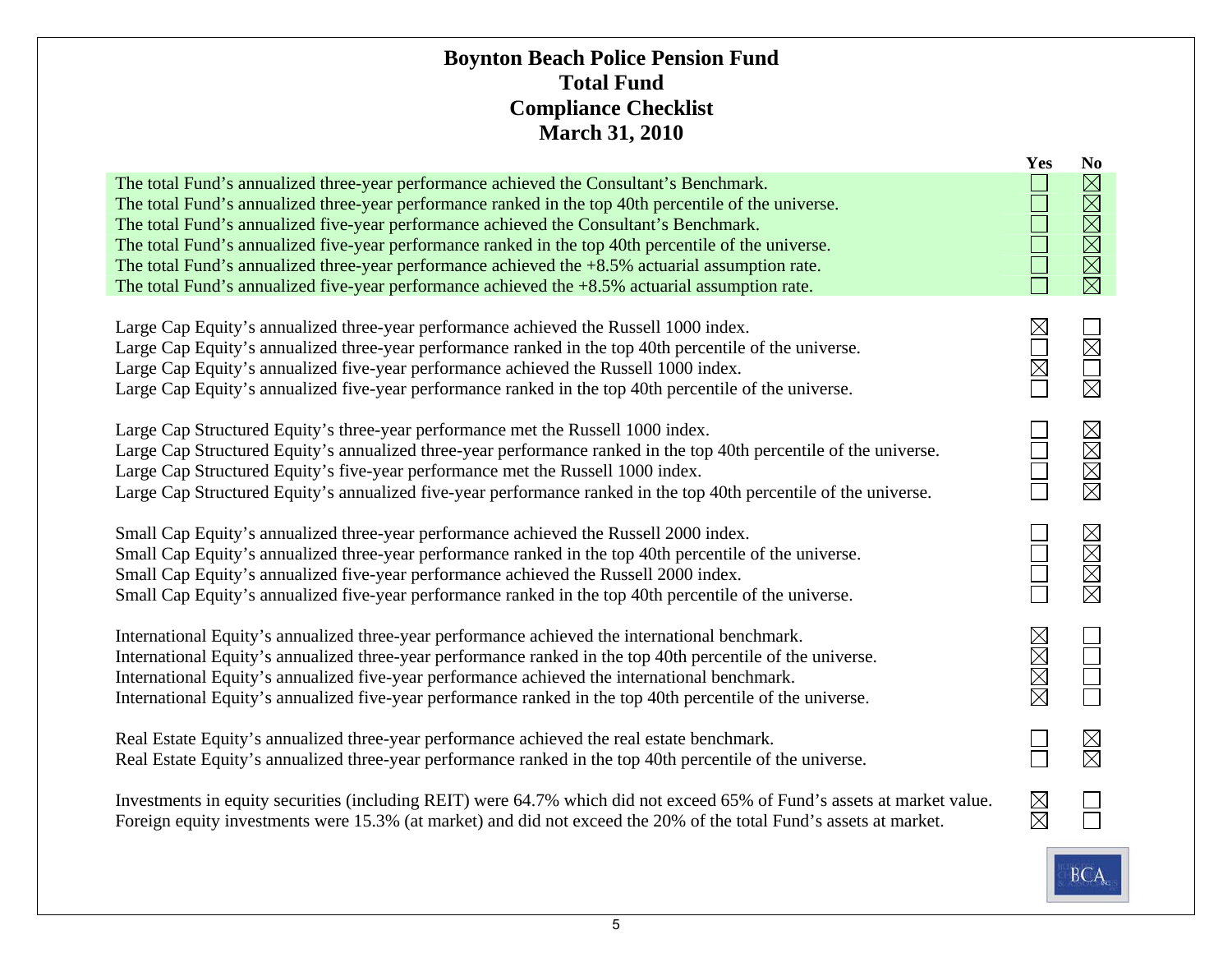

|                      | 11010111       | 110111 |                |         | интименен    | <i><u><b>DII I DIVOLVED</b></u></i> |
|----------------------|----------------|--------|----------------|---------|--------------|-------------------------------------|
|                      |                |        |                |         |              |                                     |
| DOMESTIC EQUITY      | 21,589,128.6   | 46.5%  | 20,906,035.4   | 45.0%   | 683,093.2    | 1.5%                                |
| <b>INTERNATIONAL</b> | 7,100,379.3    | 15.3%  | 6,968,678.5    | 15.0%   | 131,700.8    | 0.3%                                |
| <b>ALTERNATIVE</b>   | 1,359,536.2    | 2.9%   | 2.322.892.8    | 5.0%    | (963, 356.6) | $(2.1\%)$                           |
| <b>FIXED INCOME</b>  | 16,136,250.2   | 34.7%  | 16,260,249.8   | 35.0%   | (123,999.6)  | $(0.3\%)$                           |
| <b>CASH</b>          | 272,562.2      | 0.6%   | 0.0            | $0.0\%$ | 272,562.2    | 0.6%                                |
| <b>TOTAL FUND</b>    | \$46,457,856.6 | 100.0% | \$46,457,856.6 | 100.0%  | \$0.0        | $0.0\%$                             |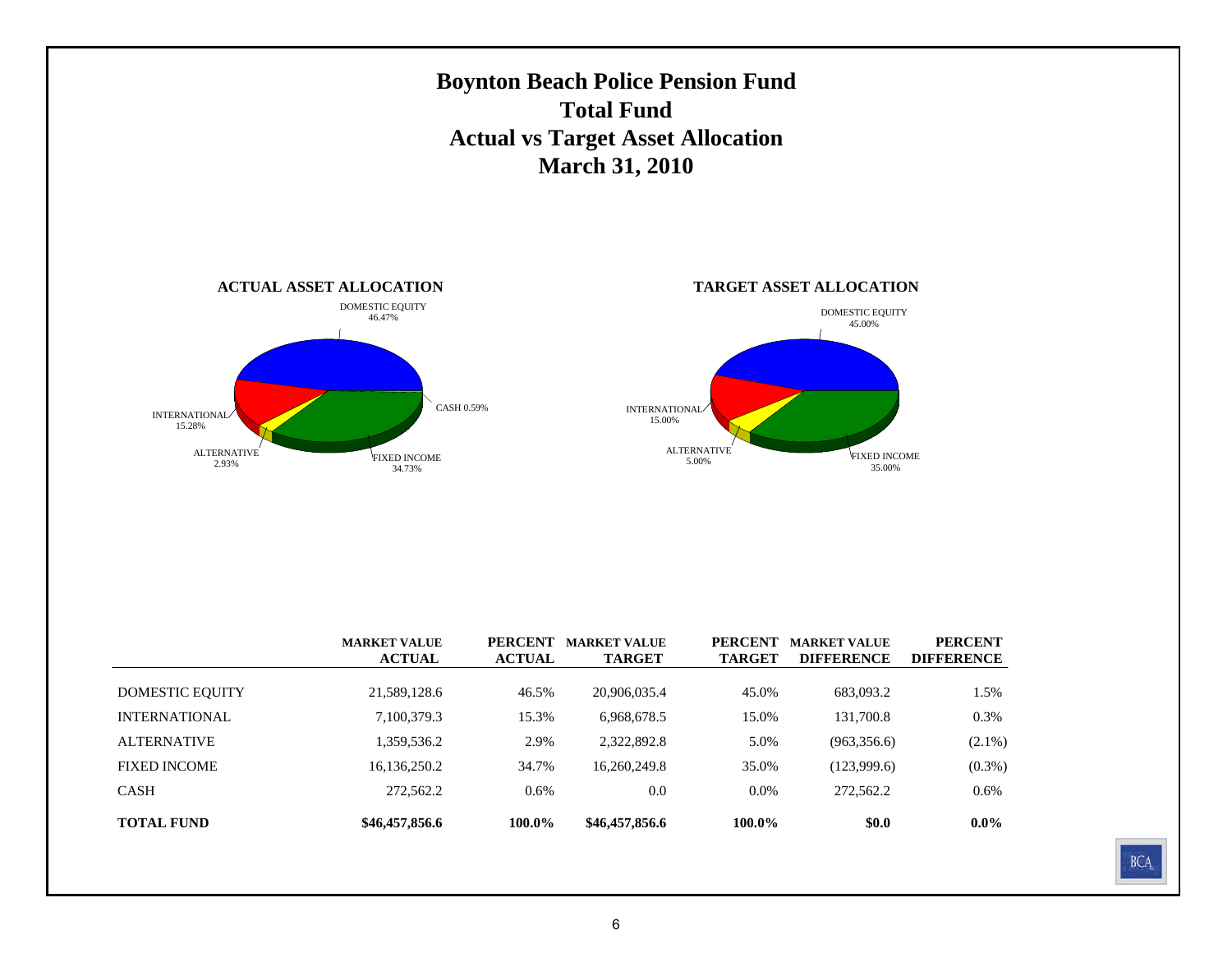## **Boynton Beach Police Pension Fund Total Fund Asset Allocation**

TOTAL MARKET VALUE AS OF MARCH 31, 2010 \$ 46,457,857



|                              | <b>VALUE</b> | <b>PERCENT</b> |
|------------------------------|--------------|----------------|
| FRTC MULTI MGR BOND FUND     | 16,136,250   | 34.73          |
| FRTC LG CAP EQUITY I         | 9,588,047    | 20.64          |
| FRTC INTERNATIONAL FUND      | 7,100,379    | 15.28          |
| FRTC SMALL CAP FUND          | 4,830,574    | 10.40          |
| FRTC CONCENTRATED EO FD      | 4,768,543    | 10.26          |
| FRTC LG CAP STRUC EQ FD      | 2,401,964    | 5.17           |
| FRTC REAL ESTATE EQUITY FUND | 1,359,536    | 2.93           |
| <b>FRTC CASH</b>             | 272,562      | 0.59           |

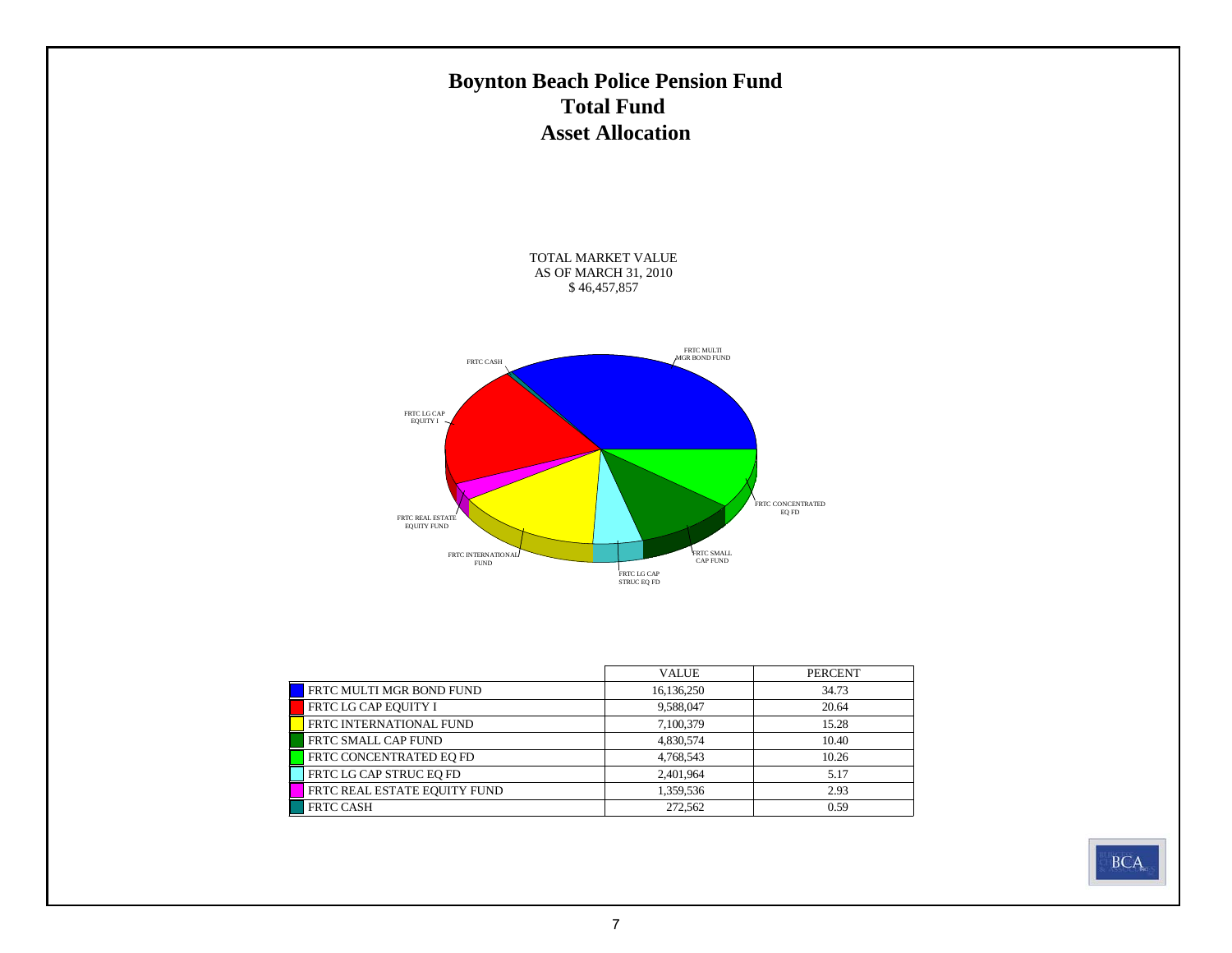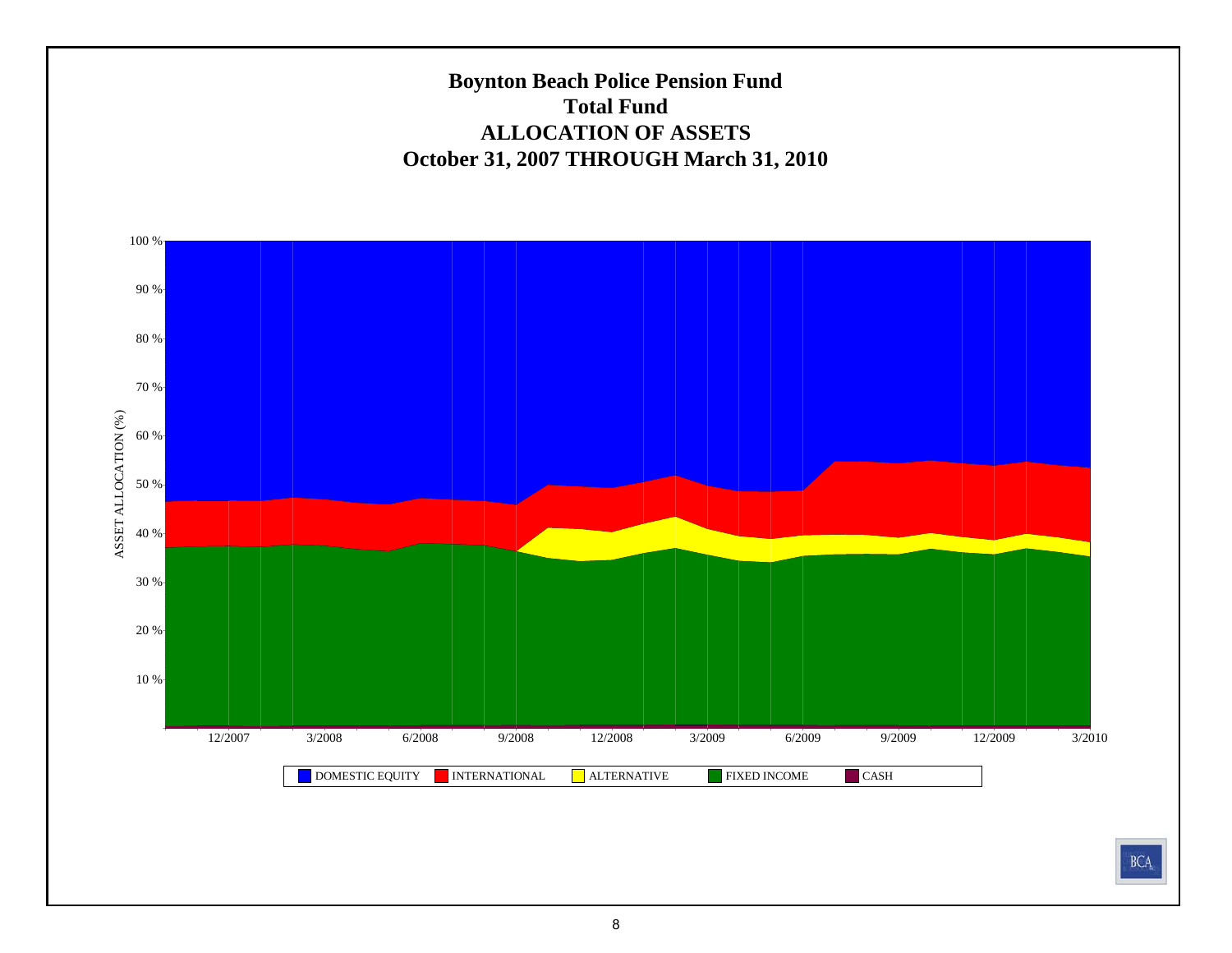## **Boynton Beach Police Pension Fund Total FundMarch 31, 2010 Gross of Fees**

| Name                           | <b>Market Values</b> | <b>QTR</b><br><b>ROR</b> | <b>FYTD</b><br><b>ROR</b> | 1 Year<br><b>ROR</b> | 2 Year<br><b>ROR</b> | 3 Year<br><b>ROR</b> | 5 Year<br><b>ROR</b> |
|--------------------------------|----------------------|--------------------------|---------------------------|----------------------|----------------------|----------------------|----------------------|
| <b>TOTAL FUND</b>              |                      |                          |                           |                      |                      |                      |                      |
| Equity                         |                      |                          |                           |                      |                      |                      |                      |
| Domestic Equity                |                      |                          |                           |                      |                      |                      |                      |
| FRTC Lg Cap Equity I           | 9,588,047            | 5.5%                     | 11.1%                     | 49.7%                | $-4.5%$              | $-3.3%$              | 3.1%                 |
| FRTC Lg Cap Struc Eq Fd        | 2,401,964            | 5.2%                     | 12.3%                     | 48.4%                | $-4.1%$              | $-5.9%$              | 1.3%                 |
| FRTC Concentrated Eq Fd        | 4,768,543            | 4.8%                     | 11.3%                     | 48.1%                | N/A                  | N/A                  | N/A                  |
| FRTC Small Cap Fund            | 4,830,574            | 8.5%                     | 13.6%                     | 57.0%                | $-1.6%$              | $-5.0%$              | 2.4%                 |
| <b>Total Domestic Equity</b>   | 21,589,129           | 6.0%                     | 11.9%                     | 50.7%                | $-3.5%$              | N/A                  | N/A                  |
| <b>International Equity</b>    |                      |                          |                           |                      |                      |                      |                      |
| <b>FRTC International Fund</b> | 7,100,379            | 1.4%                     | 3.9%                      | 60.3%                | $-7.2%$              | $-4.1%$              | 6.1%                 |
| <b>Total Equity</b>            | 28,689,508           | 4.8%                     | 9.8%                      | 51.4%                | $-4.3%$              | N/A                  | N/A                  |
| Alternative                    |                      |                          |                           |                      |                      |                      |                      |
| FRTC Real Estate Equity Fund   | 1,359,536            | 0.5%                     | $-3.3%$                   | $-22.0%$             | $-23.3%$             | $-13.1%$             | N/A                  |
| Fixed Income                   |                      |                          |                           |                      |                      |                      |                      |
| FRTC Multi Mgr Bond Fund       | 16,136,250           | 3.6%                     | 5.7%                      | 22.9%                | N/A                  | N/A                  | N/A                  |
| <b>Total Fixed Income</b>      | 16,136,250           | 3.6%                     | 5.7%                      | 22.9%                | 7.9%                 | N/A                  | N/A                  |
| Cash                           |                      |                          |                           |                      |                      |                      |                      |
| <b>FRTC Cash</b>               | 272,562              | 2.2%                     | 2.2%                      | 2.2%                 | 4.6%                 | 3.1%                 | N/A                  |
| TOTAL: (1, 2, 3, 4)            | 46,457,857           | 4.3%                     | 8.0%                      | 36.8%                | $-2.4%$              | $-1.8%$              | 3.0%                 |
| <b>Consultant's Bnch</b>       |                      | 4.2%                     | 8.3%                      | 39.7%                | 0.1%                 | $-0.4%$              | 4.5%                 |
| <b>Russell Custom Bnch</b>     |                      | 3.8%                     | 6.8%                      | 32.5%                | N/A                  | N/A                  | N/A                  |
| Russell 1000 Index             |                      | 5.7%                     | 12.1%                     | 51.6%                | $-3.3%$              | $-4.0%$              | 2.3%                 |
| Russell 2000                   |                      | 8.9%                     | 13.1%                     | 62.8%                | 0.9%                 | $-4.0%$              | 3.4%                 |
| <b>International Bnch</b>      |                      | 1.0%                     | 3.9%                      | 57.0%                | $-8.3%$              | $-6.3%$              | 4.4%                 |
| <b>NCREIF National</b>         |                      | 0.8%                     | $-1.4%$                   | $-9.6%$              | $-12.2%$             | $-4.3%$              | 4.2%                 |
| Fixed Income Bnch              |                      | 1.8%                     | 2.0%                      | 7.7%                 | 5.5%                 | 6.2%                 | 5.6%                 |

1 Consultant's Bnch (IPS hybrid benchmark objective): Sep'09 is 34% Russell 1000 + 11% Russell Mid-Cap+ 11% MSCI Net EAFE + 4% MSCI Net EM + 5% Wilshire REIT + 30% BC Aggregate + 5% BC TIPS; from May'05 was 34% Russell 1000 + 16% Russell Mid-Cap+ 10% MSCI Gross EAFE +5% Wilshire REIT + 30% LB Intermediate Aggregate + 5% Lehman Intermediate TIPS; from Jun'02 was 60% S&P 500 + 35 Lehman Gov't/Credit.

2 Russell Custom Bnch: Sep'09 is 35% Russell 1000 + 10% Russell 2000 + 15% AIM Composite (90% MSCI NET EAFE + 10% MSCI Net EM) +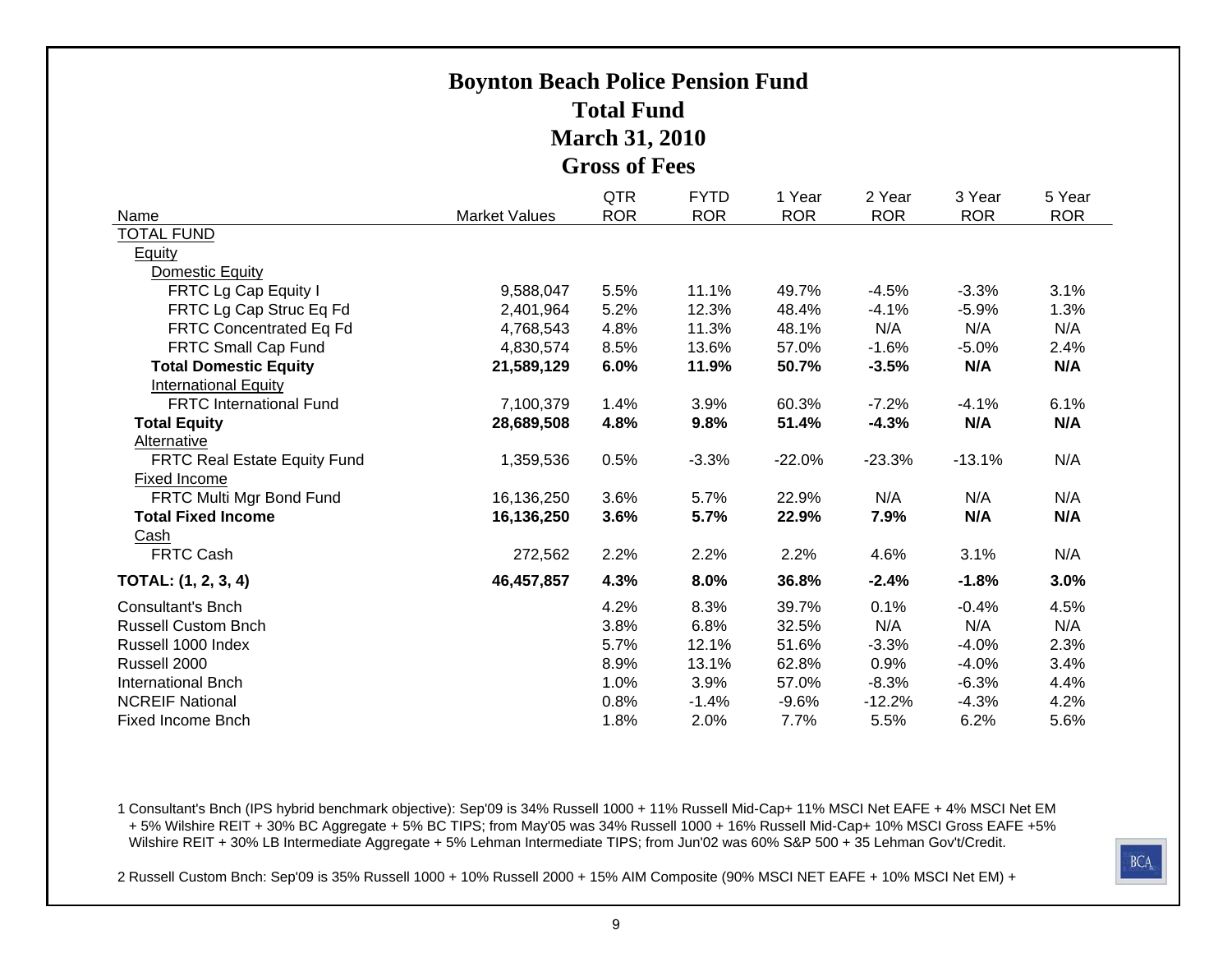## **Boynton Beach Police Pension Fund Total FundMarch 31, 2010 Gross of Fees**

35% BC Aggregate + 5% NCREIF; from Jun'08 was 41% Russell 1000 + 10% Russell 2000 + 9% AIM Composite (90% MSCI NET EAFE + 10% MSCI Net EM) + 5% NCREIF + 35% LB Aggregate.

3 International Benchmark: from Jun'08 is 100% AIM Composite (90% MSCI Net EAFE + 10% MSCI Emerging Markets Net); prior was MSCI Gross EAFE.

4 Fixed Income Bnch (IPS fixed income hybrid) Sep'09 is 100% BC Aggregate; from May05 was 100% LB Intermediate Aggregate; from Jun'02 was 100% Lehman Gov't/Credit.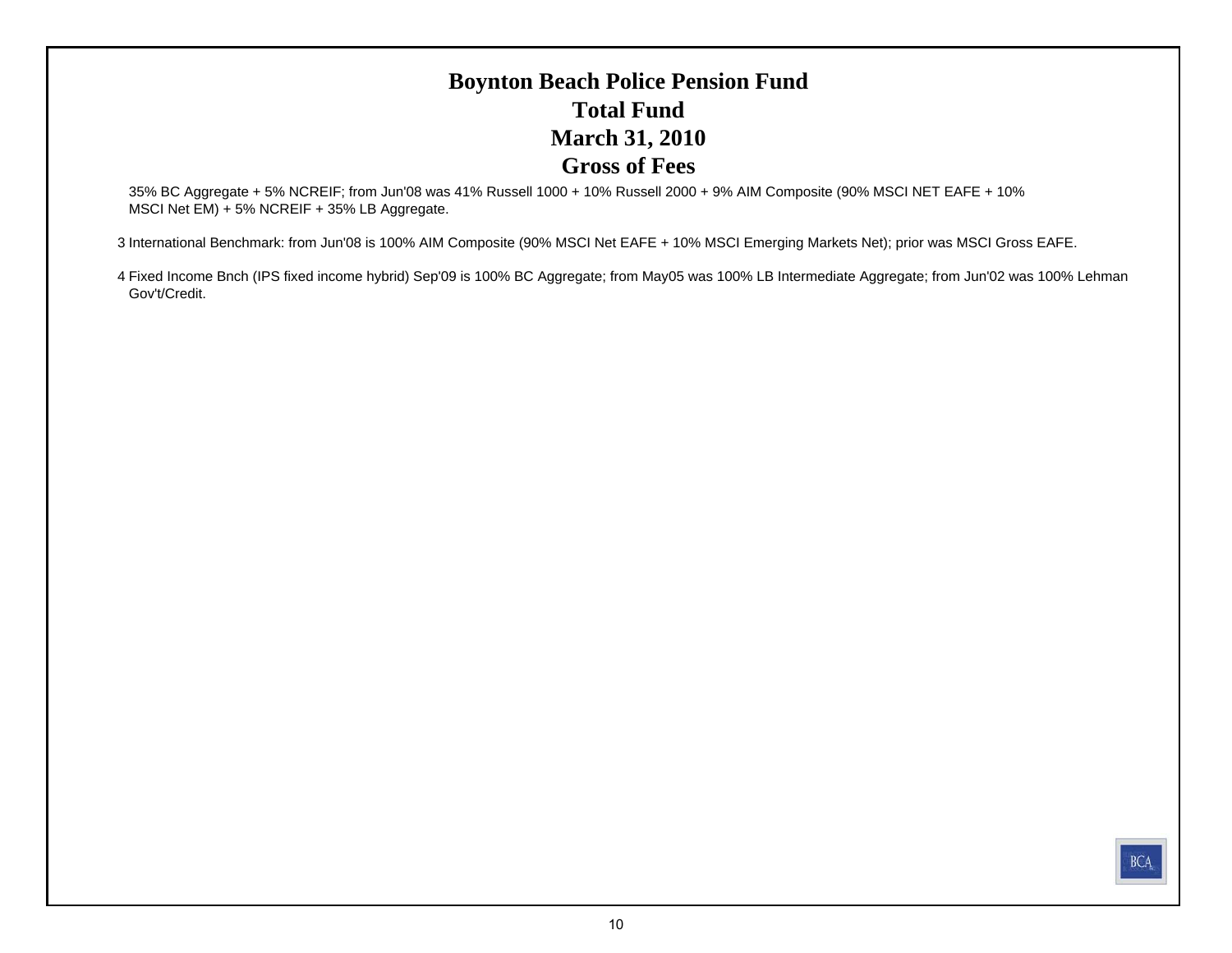**Boynton Beach Police Pension Fund Quartile Ranking Total Fund Versus Balanced Aggressive March 31, 2005 Through March 31, 2010**



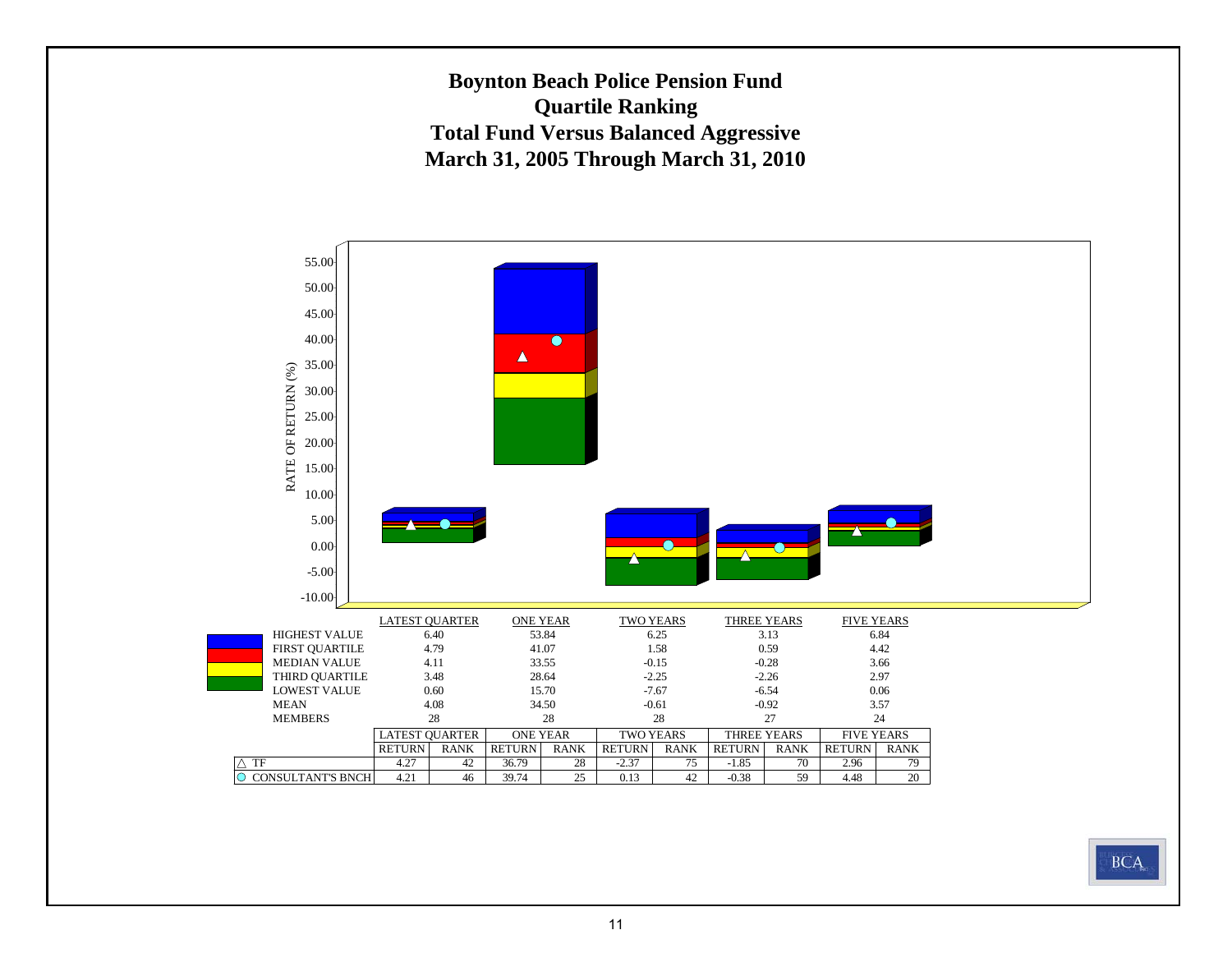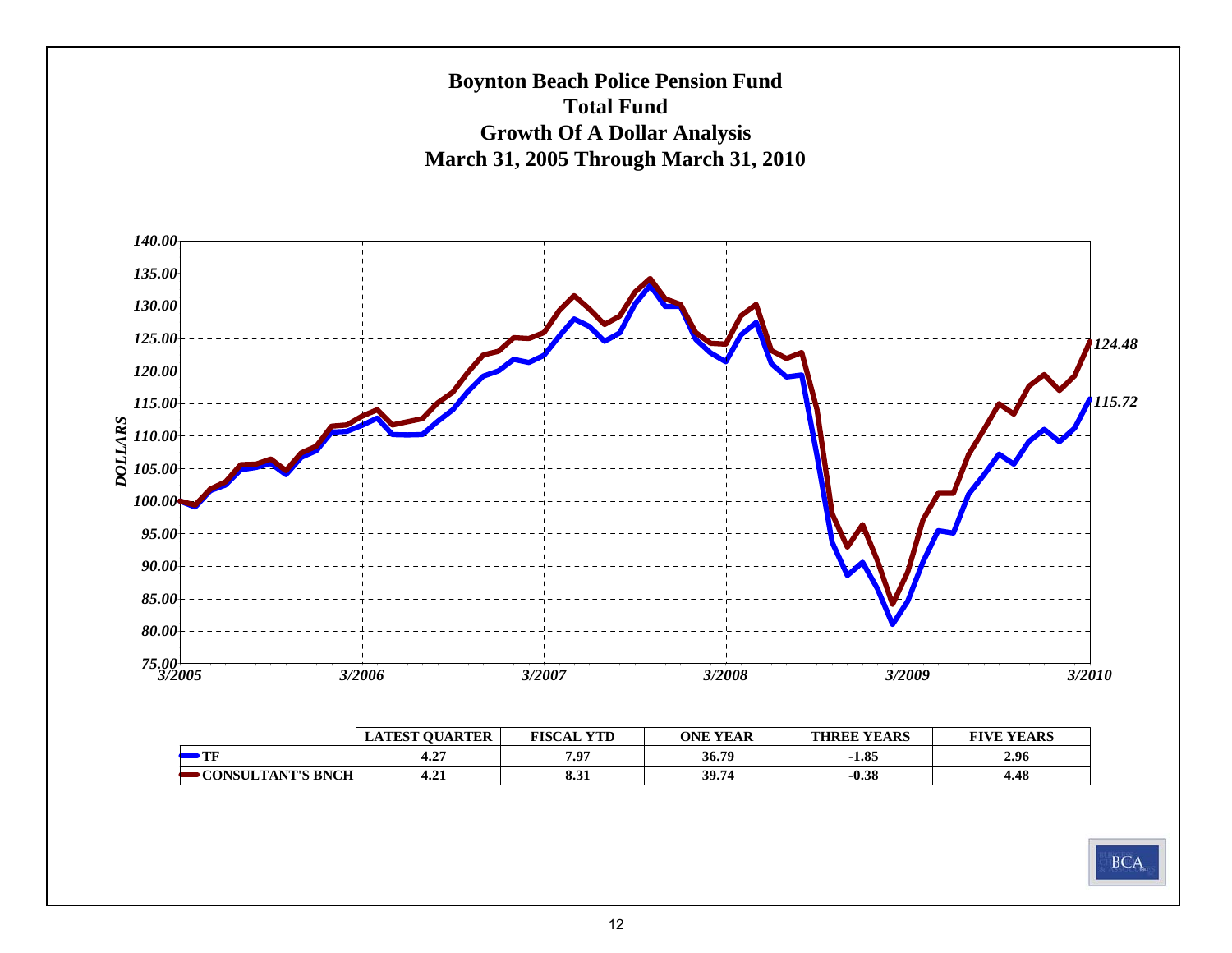## **Boynton Beach Police Pension Fund FRTC Lg Cap Equity I Performance Profile Through March 31, 2010**

|                         | <b>ENDED</b> | <b>RETURN</b> |
|-------------------------|--------------|---------------|
| <b>BEST OUARTER</b>     | 9/2009       | 16.41         |
| <b>WORST OUARTER</b>    | 12/2008      | $-23.00$      |
| <b>BEST 4 OUARTERS</b>  | 3/2010       | 49.66         |
| <b>WORST 4 OUARTERS</b> | 3/2009       | $-39.02$      |

| TOTAL # OF PERIODS:    | 60  |
|------------------------|-----|
| # OF POSITIVE PERIODS: | -37 |
| # OF NEGATIVE PERIODS: | 23  |

|                           | <b>OUARTER</b> |               |             |              |              |              |
|---------------------------|----------------|---------------|-------------|--------------|--------------|--------------|
|                           | TO             | <b>FISCAL</b> | <b>ONE</b>  | TWO          | <b>THREE</b> | <b>FIVE</b>  |
|                           | <b>DATE</b>    | YTD           | <b>YEAR</b> | <b>YEARS</b> | <b>YEARS</b> | <b>YEARS</b> |
| <b>TOTAL FUND</b>         | 5.49           | 11.06         | 49.66       | $-4.47$      | $-3.26$      | 3.12         |
| <b>RUSSELL 1000 INDEX</b> | 5.70           | 12.11         | 51.60       | $-3.26$      | $-3.98$      | 2.31         |
| <b>EXCESS</b>             | $-0.21$        | $-1.06$       | $-1.94$     | $-1.21$      | 0.72         | 0.81         |
| <b>RISKLESS INDEX</b>     | 0.01           | 0.05          | 0.17        | 0.69         | 1.99         | 2.91         |
| <b>REAL ROR</b>           | 4.76           | 10.29         | 46.44       | $-5.23$      | $-5.03$      | 0.74         |

|                   |               | <b>UNIVERSE</b> | <b>STD</b> | <b>SHARPE</b> |              |             |                  | <b>INFO</b>  |
|-------------------|---------------|-----------------|------------|---------------|--------------|-------------|------------------|--------------|
| <b>PERIOD</b>     | <b>RETURN</b> | <b>RANKING</b>  | DEV        | <b>RATIO</b>  | <b>ALPHA</b> | <b>BETA</b> | <b>R-SOUARED</b> | <b>RATIO</b> |
| <b>ONE YEAR</b>   | 49.66         | 27              | 13.65      | 3.62          | $-2.66$      | 1.03        | 98.76            | $-0.80$      |
| <b>TWO YEARS</b>  | $-4.47$       | 81              | 24.35      | $-0.21$       | $-1.11$      | 1.02        | 99.08            | $-0.48$      |
| THREE YEARS       | $-3.26$       | 61              | 21.20      | $-0.25$       | 0.99         | 1.03        | 98.55            | 0.33         |
| <b>FIVE YEARS</b> | 3.12          | 50              | 17.08      | 0.01          | 0.87         | 1.03        | 98.35            | 0.39         |

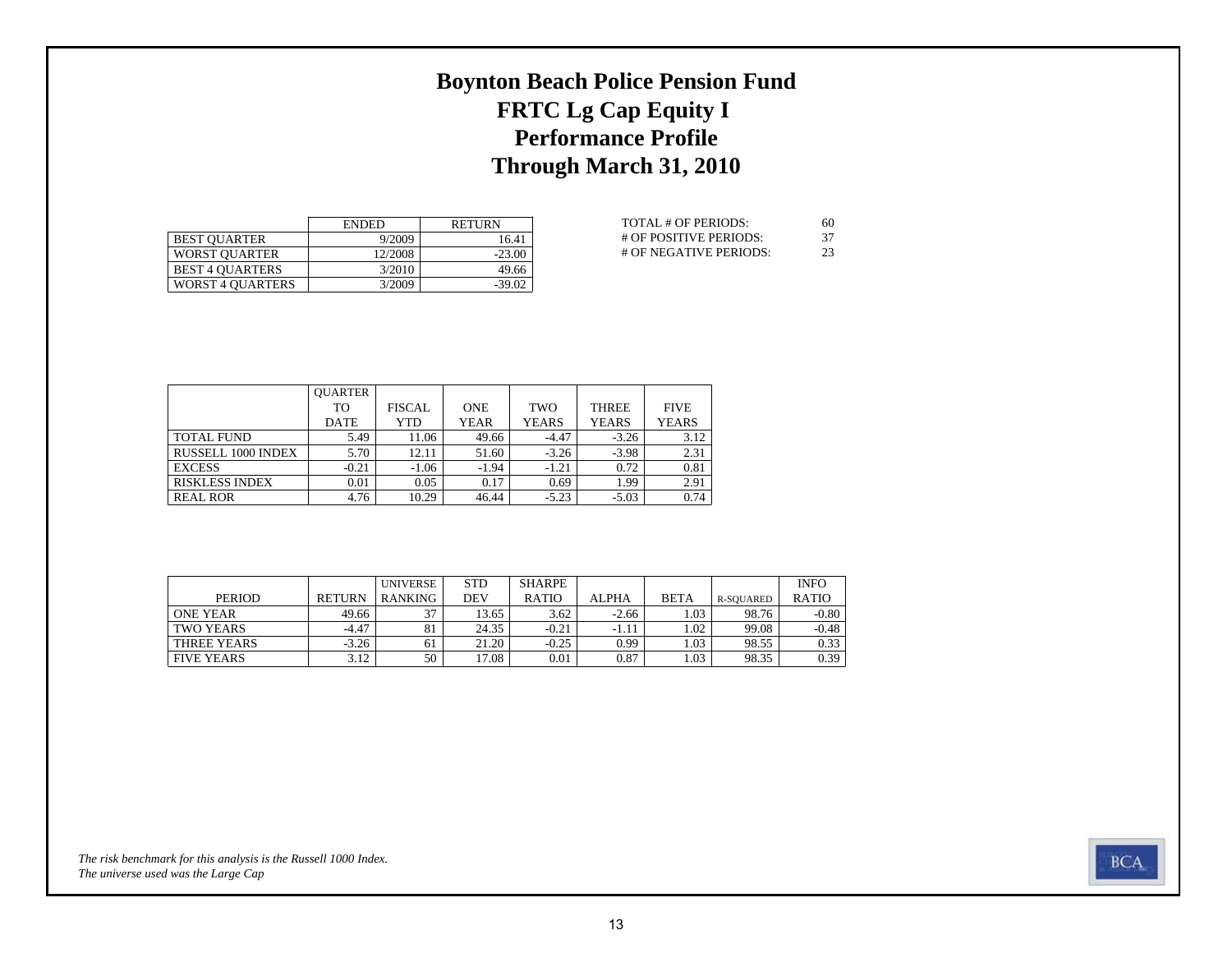## **Boynton Beach Police Pension Fund FRTC Lg Cap Struc Eq Fd Performance Profile Through March 31, 2010**

|                         | <b>ENDED</b> | <b>RETURN</b> |
|-------------------------|--------------|---------------|
| <b>BEST OUARTER</b>     | 6/2009       | 15.65         |
| <b>WORST OUARTER</b>    | 12/2008      | $-20.30$      |
| <b>BEST 4 OUARTERS</b>  | 3/2010       | 48.36         |
| <b>WORST 4 OUARTERS</b> | 3/2009       | $-38.00$      |

| TOTAL # OF PERIODS:    | 60 |
|------------------------|----|
| # OF POSITIVE PERIODS: | 38 |
| # OF NEGATIVE PERIODS: | 22 |

|                       | <b>OUARTER</b> |               |             |              |              |              |
|-----------------------|----------------|---------------|-------------|--------------|--------------|--------------|
|                       | TO.            | <b>FISCAL</b> | <b>ONE</b>  | TWO          | <b>THREE</b> | <b>FIVE</b>  |
|                       | <b>DATE</b>    | YTD           | <b>YEAR</b> | <b>YEARS</b> | <b>YEARS</b> | <b>YEARS</b> |
| <b>TOTAL FUND</b>     | 5.22           | 12.34         | 48.36       | $-4.10$      | $-5.88$      | 1.25         |
| RUSSELL 1000 INDEX    | 5.70           | 12.11         | 51.60       | $-3.26$      | $-3.98$      | 2.31         |
| <b>EXCESS</b>         | $-0.48$        | 0.22          | $-3.24$     | $-0.84$      | $-1.90$      | $-1.05$      |
| <b>RISKLESS INDEX</b> | 0.01           | 0.05          | 0.17        | 0.69         | 1.99         | 2.91         |
| <b>REAL ROR</b>       | 4.50           | 11.56         | 45.18       | $-4.88$      | $-7.62$      | $-1.10$      |

|                   |               | <b>UNIVERSE</b> | <b>STD</b> | <b>SHARPE</b> |              |             |                  | <b>INFO</b>  |
|-------------------|---------------|-----------------|------------|---------------|--------------|-------------|------------------|--------------|
| <b>PERIOD</b>     | <b>RETURN</b> | <b>RANKING</b>  | DEV        | <b>RATIO</b>  | <b>ALPHA</b> | <b>BETA</b> | <b>R-SOUARED</b> | <b>RATIO</b> |
| <b>ONE YEAR</b>   | 48.36         | 45              | . 1.74     | 4.10          | 2.48         | 0.89        | 98.44            | $-1.15$      |
| TWO YEARS         | $-4.10$       | 76              | 23.64      | $-0.20$       | $-0.91$      | 0.99        | 98.73            | $-0.34$      |
| THREE YEARS       | $-5.88$       |                 | 20.43      | $-0.39$       | $-2.03$      | 0.99        | 98.75            | $-0.87$      |
| <b>FIVE YEARS</b> | .25           |                 | 16.55      | $-0.10$       | $-1.02$      | .00.        | 98.64            | $-0.54$      |

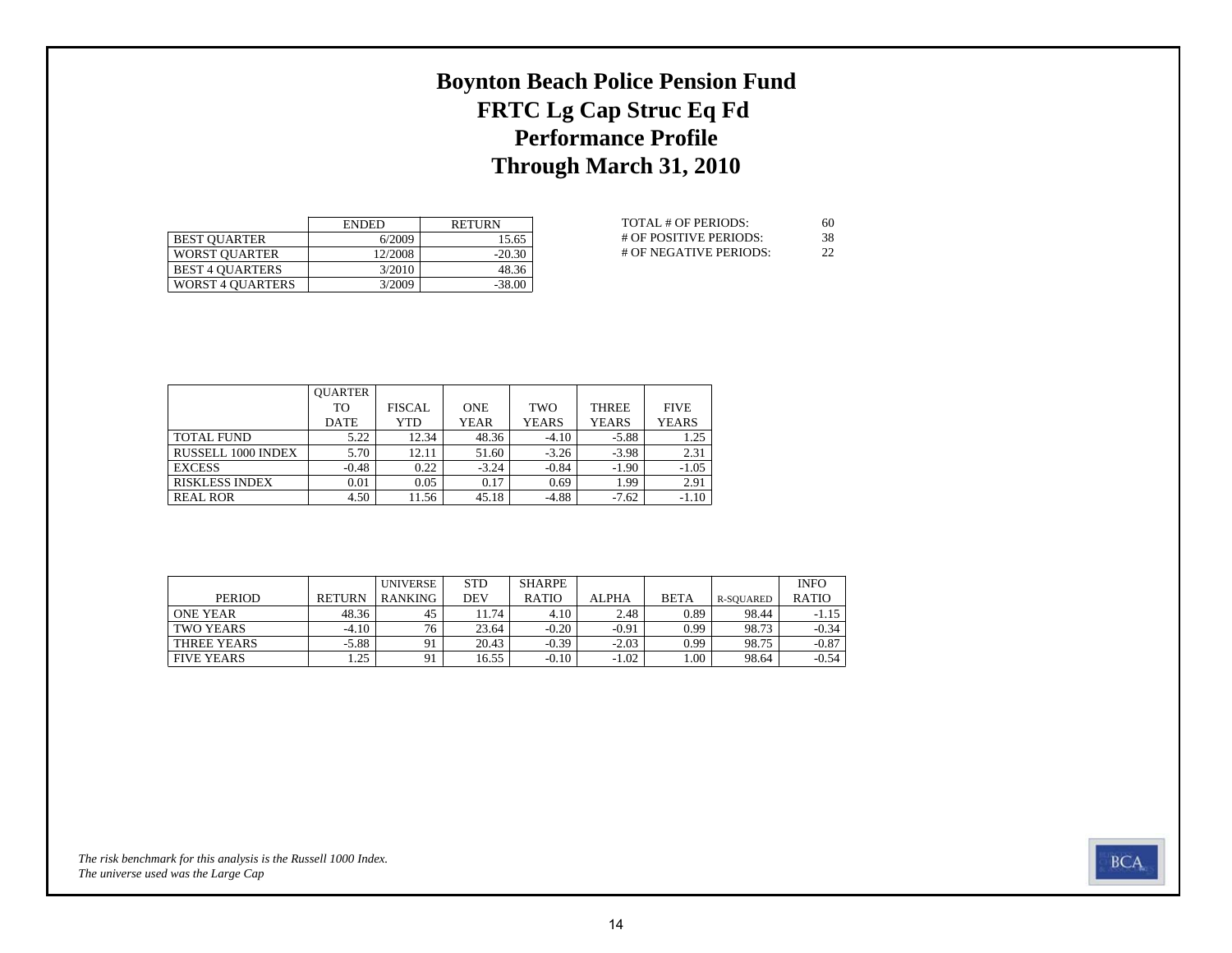## **Boynton Beach Police Pension Fund FRTC Concentrated Eq Fd Performance Profile Through March 31, 2010**

|                         | <b>ENDED</b> | <b>RETURN</b> |
|-------------------------|--------------|---------------|
| <b>BEST OUARTER</b>     | 6/2009       | 15.37         |
| <b>WORST OUARTER</b>    | 3/2010       | 4.75          |
| <b>BEST 4 OUARTERS</b>  | 3/2010       | 48.08         |
| <b>WORST 4 OUARTERS</b> | 3/2010       | 48.08         |

| TOTAL # OF PERIODS:    | -12 |
|------------------------|-----|
| # OF POSITIVE PERIODS: | 9   |
| # OF NEGATIVE PERIODS: | 3   |

|                       | <b>QUARTER</b> |               |             |
|-----------------------|----------------|---------------|-------------|
|                       | T <sub>O</sub> | <b>FISCAL</b> | <b>ONE</b>  |
|                       | <b>DATE</b>    | <b>YTD</b>    | <b>YEAR</b> |
| <b>TOTAL FUND</b>     | 4.75           | 11.29         | 48.08       |
| RUSSELL 1000 INDEX    | 5.70           | 12.11         | 51.60       |
| <b>EXCESS</b>         | $-0.95$        | $-0.83$       | $-3.52$     |
| <b>RISKLESS INDEX</b> | 0.01           | 0.05          | 0.17        |
| <b>REAL ROR</b>       | 4.03           | 10.52         | 44.90       |

|                 |               | <b>UNIVERSE</b> | CTD<br>ں 10 | <b>SHARPE</b> |                                   |             |                  | <b>INFO</b> |
|-----------------|---------------|-----------------|-------------|---------------|-----------------------------------|-------------|------------------|-------------|
| <b>PERIOD</b>   | <b>RETURN</b> | <b>RANKING</b>  | DEV         | RATIO         | ALPHA                             | <b>BETA</b> | <b>R-SOUARED</b> | RATIC       |
| <b>ONE YEAR</b> | 48.08         | 46              | 13.02       | 3.68          | $\epsilon$<br>- 1<br>1.J <i>L</i> | 0.98        | 97.63            | 1.20<br>-   |

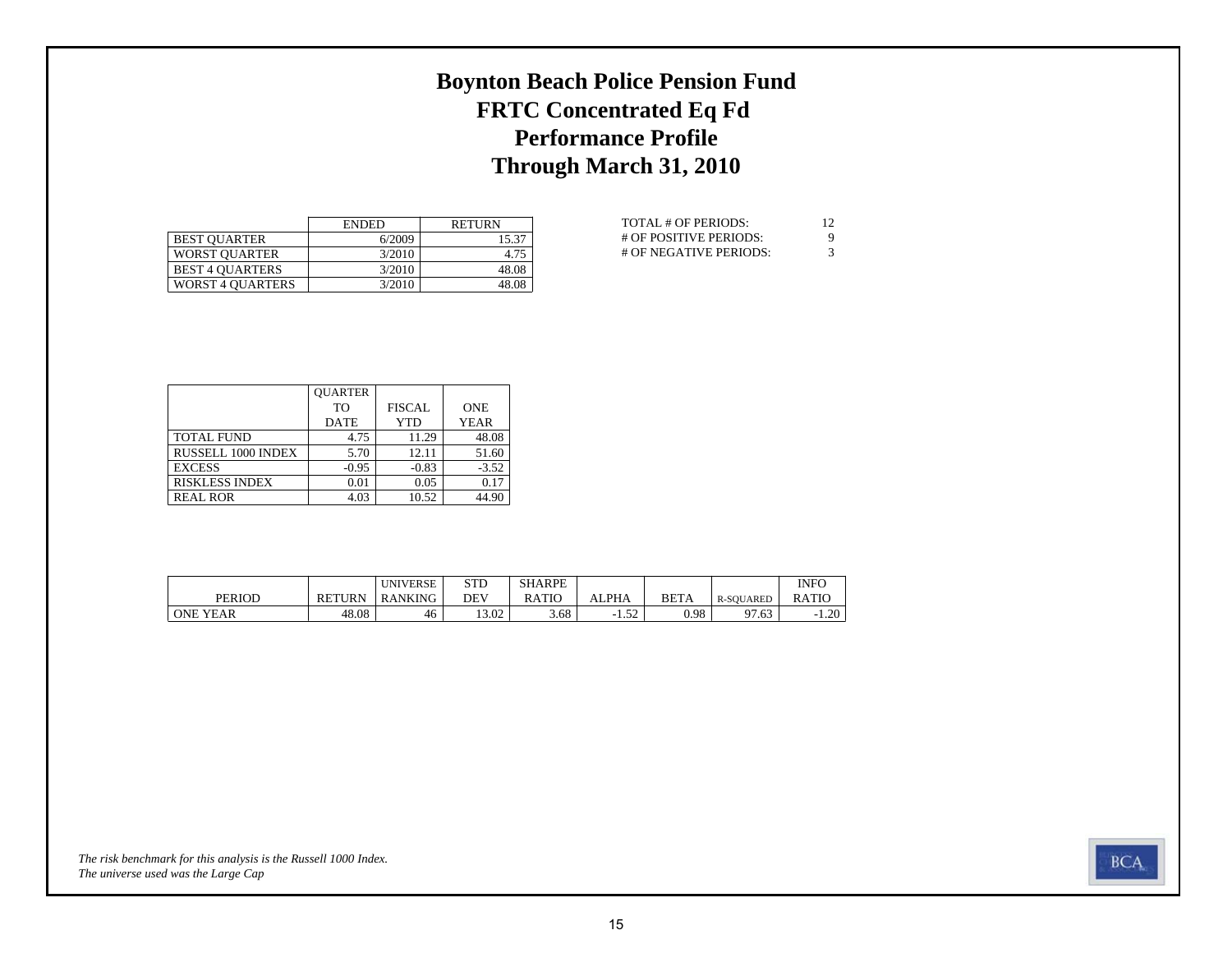## **Boynton Beach Police Pension Fund FRTC Small Cap Fund Performance Profile Through March 31, 2010**

|                         | <b>ENDED</b> | <b>RETURN</b> |
|-------------------------|--------------|---------------|
| <b>BEST OUARTER</b>     | 6/2009       | 17.61         |
| <b>WORST OUARTER</b>    | 12/2008      | $-24.65$      |
| <b>BEST 4 OUARTERS</b>  | 3/2010       | 57.05         |
| <b>WORST 4 OUARTERS</b> | 3/2009       | $-38.34$      |

| TOTAL # OF PERIODS:    | 60  |
|------------------------|-----|
| # OF POSITIVE PERIODS: | -37 |
| # OF NEGATIVE PERIODS: | 23  |

|                       | <b>OUARTER</b> |               |             |              |              |              |
|-----------------------|----------------|---------------|-------------|--------------|--------------|--------------|
|                       | TO             | <b>FISCAL</b> | <b>ONE</b>  | TWO          | <b>THREE</b> | <b>FIVE</b>  |
|                       | <b>DATE</b>    | YTD           | <b>YEAR</b> | <b>YEARS</b> | <b>YEARS</b> | <b>YEARS</b> |
| <b>TOTAL FUND</b>     | 8.46           | 13.62         | 57.05       | $-1.59$      | $-5.04$      | 2.43         |
| RUSSELL 2000          | 8.85           | 13.07         | 62.76       | 0.86         | $-3.99$      | 3.36         |
| <b>EXCESS</b>         | $-0.39$        | 0.55          | $-5.72$     | $-2.45$      | $-1.04$      | $-0.92$      |
| <b>RISKLESS INDEX</b> | 0.01           | 0.05          | 0.17        | 0.69         | 1.99         | 2.91         |
| <b>REAL ROR</b>       | 7.72           | 12.82         | 53.66       | $-2.33$      | $-6.76$      | 0.08         |

|                   |               | <b>UNIVERSE</b> | <b>STD</b> | <b>SHARPE</b> |              |             |           | <b>INFO</b>  |
|-------------------|---------------|-----------------|------------|---------------|--------------|-------------|-----------|--------------|
| <b>PERIOD</b>     | <b>RETURN</b> | <b>RANKING</b>  | DEV        | <b>RATIO</b>  | <b>ALPHA</b> | <b>BETA</b> | R-SOUARED | <b>RATIO</b> |
| <b>ONE YEAR</b>   | 57.05         | 71              | 18.44      | 3.08          | $-0.54$      | 0.93        | 98.43     | $-1.47$      |
| TWO YEARS         | $-1.59$       | 77              | 27.66      | $-0.08$       | $-2.67$      | 0.92        | 95.97     | $-0.52$      |
| THREE YEARS       | $-5.04$       | 75              | 24.19      | $-0.29$       | $-1.63$      | 0.93        | 95.16     | $-0.28$      |
| <b>FIVE YEARS</b> | 2.43          | 79              | 20.22      | $-0.02$       | $-0.95$      | 0.92        | 94.98     | $-0.26$      |

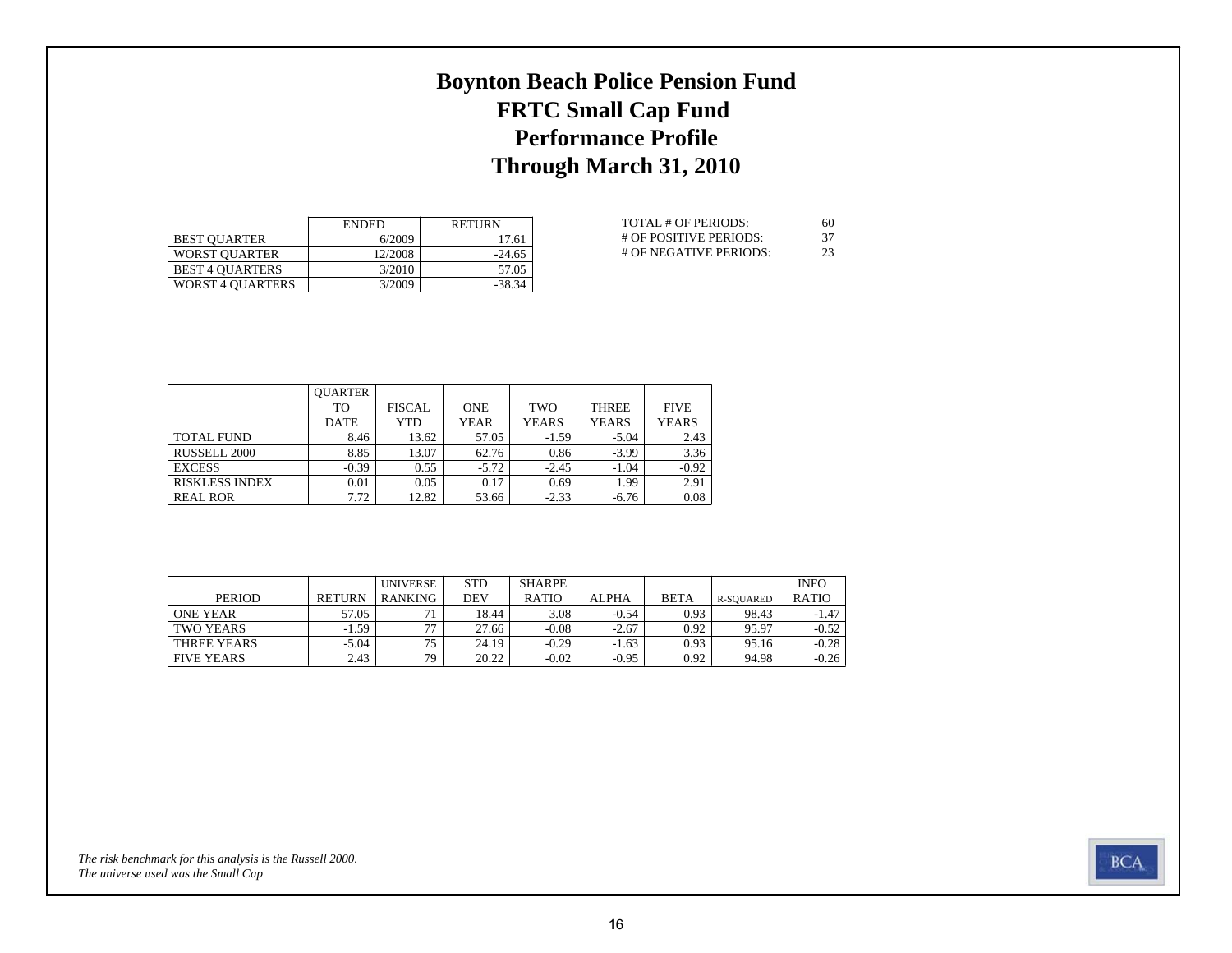## **Boynton Beach Police Pension Fund FRTC International Fund Performance Profile Through March 31, 2010**

|                         | <b>ENDED</b> | <b>RETURN</b> |
|-------------------------|--------------|---------------|
| <b>BEST OUARTER</b>     | 6/2009       | 26.50         |
| <b>WORST OUARTER</b>    | 9/2008       | $-21.65$      |
| <b>BEST 4 OUARTERS</b>  | 3/2010       | 60.27         |
| <b>WORST 4 OUARTERS</b> | 3/2009       | $-46.32$      |

| TOTAL # OF PERIODS:    | 60  |
|------------------------|-----|
| # OF POSITIVE PERIODS: | -37 |
| # OF NEGATIVE PERIODS: | 23  |

|                       | <b>OUARTER</b> |               |             |              |              |              |
|-----------------------|----------------|---------------|-------------|--------------|--------------|--------------|
|                       | TO             | <b>FISCAL</b> | <b>ONE</b>  | TWO          | <b>THREE</b> | <b>FIVE</b>  |
|                       | <b>DATE</b>    | YTD           | <b>YEAR</b> | <b>YEARS</b> | <b>YEARS</b> | <b>YEARS</b> |
| <b>TOTAL FUND</b>     | 1.36           | 3.89          | 60.27       | $-7.24$      | $-4.05$      | 6.14         |
| INTERNATIONAL BNCH    | 1.03           | 3.87          | 57.03       | $-8.32$      | $-6.34$      | 4.37         |
| <b>EXCESS</b>         | 0.33           | 0.01          | 3.24        | 1.07         | 2.29         | 1.77         |
| <b>RISKLESS INDEX</b> | 0.01           | 0.05          | 0.17        | 0.69         | 1.99         | 2.91         |
| <b>REAL ROR</b>       | 0.66           | 3.16          | 56.84       | $-8.00$      | $-5.81$      | 3.71         |

|                   |               | <b>UNIVERSE</b> | <b>STD</b> | <b>SHARPE</b> |              |             |                  | <b>INFO</b>  |
|-------------------|---------------|-----------------|------------|---------------|--------------|-------------|------------------|--------------|
| <b>PERIOD</b>     | <b>RETURN</b> | <b>RANKING</b>  | DEV        | <b>RATIO</b>  | <b>ALPHA</b> | <b>BETA</b> | <b>R-SOUARED</b> | <b>RATIO</b> |
| <b>ONE YEAR</b>   | 60.27         | 24              | 21.00      | 2.86          | $-3.12$      | 1.12        | 96.64            | 0.57         |
| <b>TWO YEARS</b>  | $-7.24$       |                 | 29.65      | $-0.27$       | 1.67         | 1.04        | 98.74            | 0.41         |
| THREE YEARS       | $-4.05$       | 38              | 25.61      | $-0.24$       | 2.88         | 1.04        | 98.33            | 0.77         |
| <b>FIVE YEARS</b> | 6.14          | 36              | 20.90      | 0.15          | 1.74         | 1.04        | 98.22            | 0.64         |

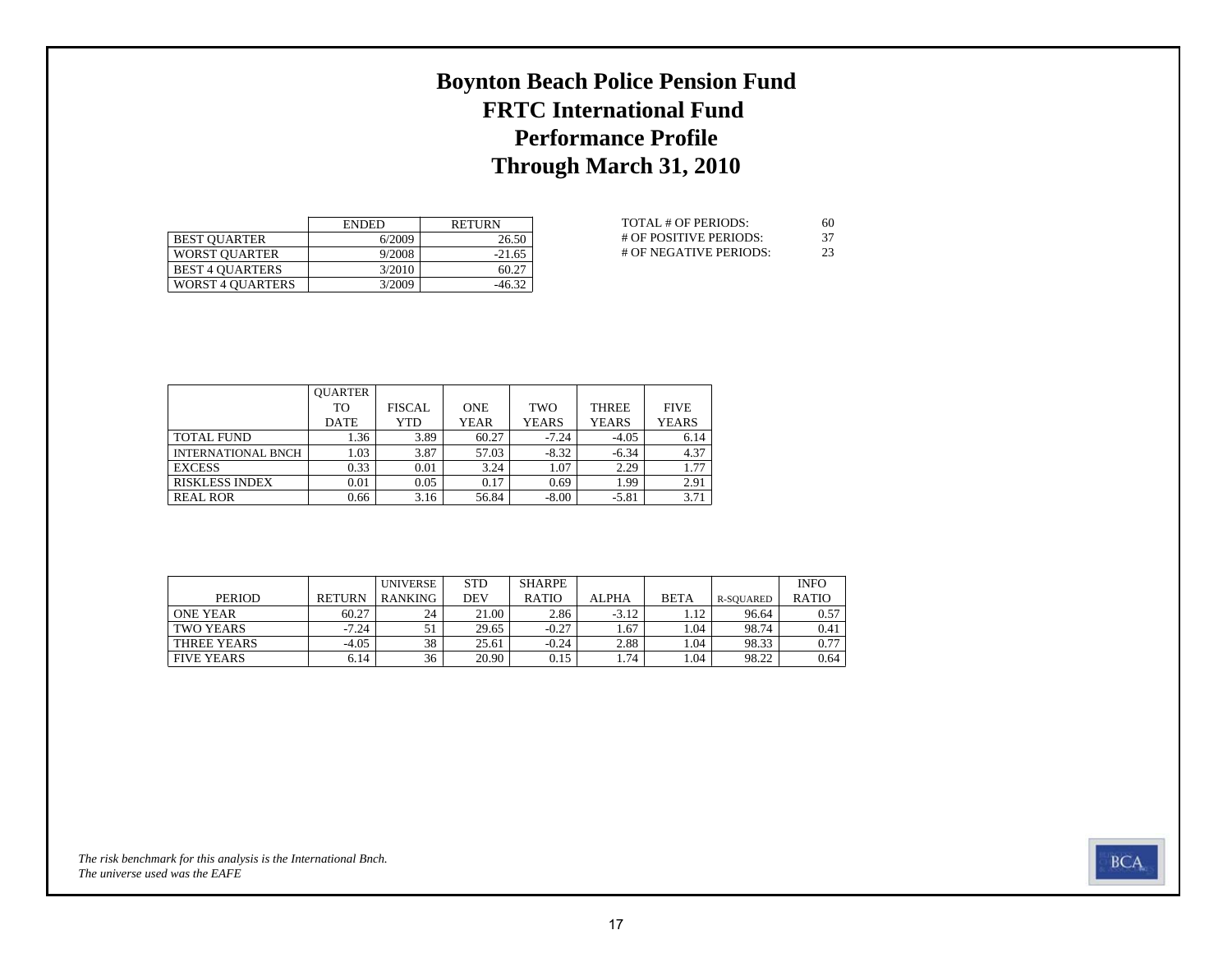## **Boynton Beach Police Pension Fund FRTC Real Estate Equity Fund Performance Profile Through March 31, 2010**

|                         | <b>ENDED</b> | <b>RETURN</b> |
|-------------------------|--------------|---------------|
| <b>BEST OUARTER</b>     | 6/2007       | 4.95          |
| <b>WORST OUARTER</b>    | 3/2009       | $-14.59$      |
| <b>BEST 4 OUARTERS</b>  | 3/2008       | 11.38         |
| <b>WORST 4 OUARTERS</b> | 3/2009       | $-24.52$      |

| TOTAL # OF PERIODS:    | 36 |
|------------------------|----|
| # OF POSITIVE PERIODS: | 29 |
| # OF NEGATIVE PERIODS: |    |

|                        | <b>OUARTER</b> |               |             |              |              |
|------------------------|----------------|---------------|-------------|--------------|--------------|
|                        | TО             | <b>FISCAL</b> | <b>ONE</b>  | <b>TWO</b>   | <b>THREE</b> |
|                        | <b>DATE</b>    | YTD           | <b>YEAR</b> | <b>YEARS</b> | <b>YEARS</b> |
| <b>TOTAL FUND</b>      | 0.53           | $-3.26$       | $-21.97$    | $-23.26$     | $-13.11$     |
| <b>NCREIF NATIONAL</b> | 0.76           | $-1.37$       | $-9.60$     | $-12.18$     | $-4.32$      |
| <b>EXCESS</b>          | $-0.23$        | $-1.89$       | $-12.37$    | $-11.08$     | $-8.80$      |
| <b>RISKLESS INDEX</b>  | 0.01           | 0.05          | 0.17        | 0.69         | 1.99         |
| <b>REAL ROR</b>        | $-0.17$        | $-3.93$       | $-23.76$    | $-23.98$     | $-14.77$     |

|                 |               | <b>UNIVERSE</b> | <b>STD</b> | <b>SHARPE</b> |         |             |           | <b>INFO</b>  |
|-----------------|---------------|-----------------|------------|---------------|---------|-------------|-----------|--------------|
| <b>PERIOD</b>   | <b>RETURN</b> | RANKING         | DEV        | <b>RATIO</b>  | ALPHA   | <b>BETA</b> | R-SOUARED | <b>RATIO</b> |
| <b>ONE YEAR</b> | $-21.97$      | 99              | 13.79      | $-1.61$       | $-0.66$ | 2.30        | 96.97     | $-1.64$      |
| TWO YEARS       | $-23.26$      | 99              | 15.46      | $-1.55$       | $-1.80$ | 80          | 93.55     | $-1.56$      |
| THREE YEARS     | $-13.11$      | 99              | 13.89      | $-1.09$       | $-5.27$ | . 60        | 90.23     | $-1.35$      |

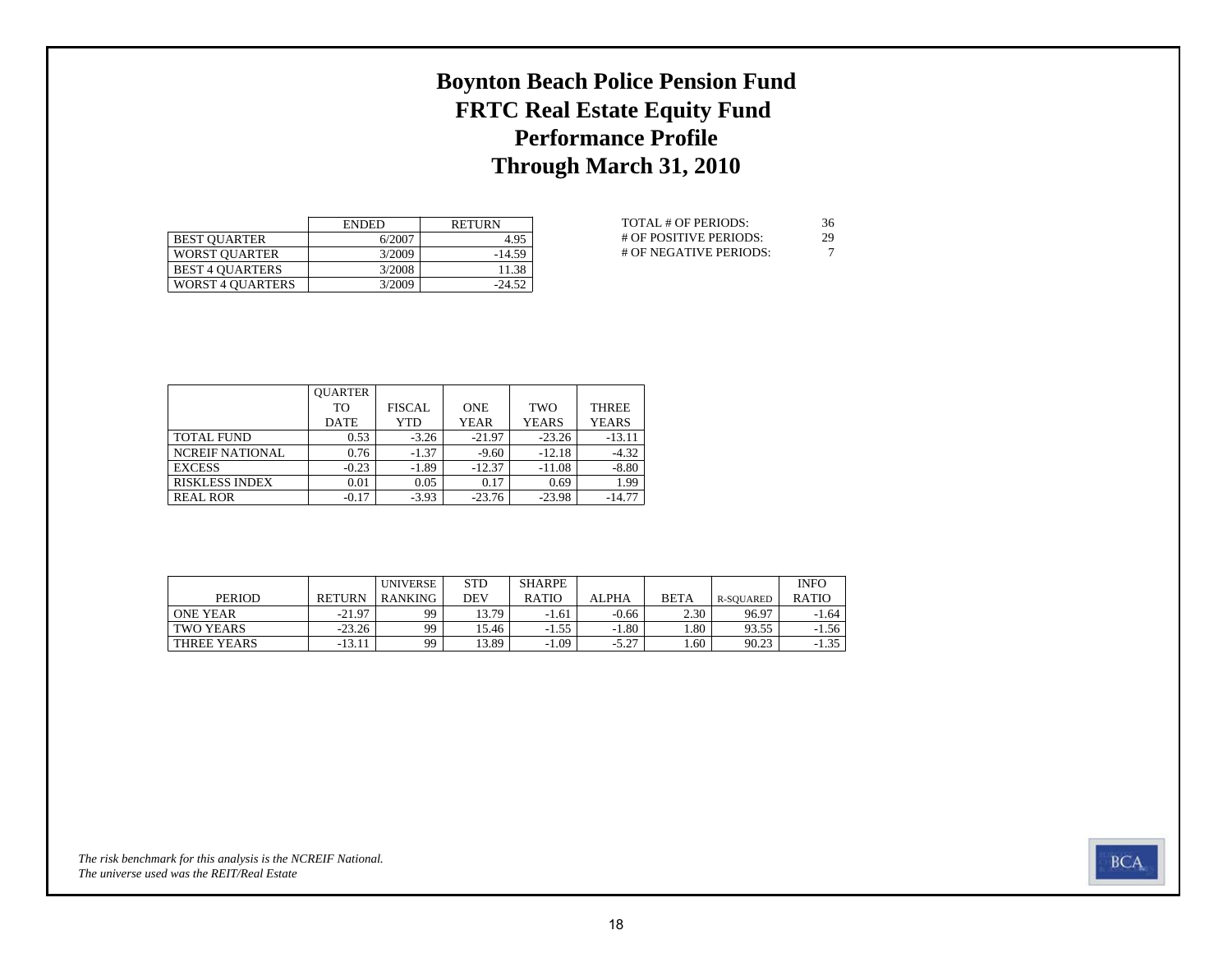## **Boynton Beach Police Pension Fund FRTC Multi Mgr Bond Fund Performance Profile Through March 31, 2010**

|                         | <b>ENDED</b> | <b>RETURN</b> |
|-------------------------|--------------|---------------|
| <b>BEST OUARTER</b>     | 9/2009       | 8.07          |
| <b>WORST OUARTER</b>    | 12/2009      | 2.10          |
| <b>BEST 4 OUARTERS</b>  | 3/2010       | 22.86         |
| <b>WORST 4 OUARTERS</b> | 3/2010       | 22.86         |

| TOTAL # OF PERIODS:    | 12 |
|------------------------|----|
| # OF POSITIVE PERIODS: | 11 |
| # OF NEGATIVE PERIODS: |    |

|                          | <b>OUARTER</b> |               |             |
|--------------------------|----------------|---------------|-------------|
|                          | T <sub>O</sub> | <b>FISCAL</b> | <b>ONE</b>  |
|                          | <b>DATE</b>    | <b>YTD</b>    | <b>YEAR</b> |
| <b>TOTAL FUND</b>        | 3.56           | 5.74          | 22.86       |
| <b>FIXED INCOME BNCH</b> | 1.78           | 1.99          | 7.70        |
| <b>EXCESS</b>            | 1.78           | 3.76          | 15.17       |
| <b>RISKLESS INDEX</b>    | 0.01           | 0.05          | 0.17        |
| <b>REAL ROR</b>          | 2.85           | 5.02          | 20.23       |

|                 |               | <b>UNIVERSE</b> | CTD<br>3 I D | <b>SHARPE</b> |       |             |                  | <b>INFO</b> |
|-----------------|---------------|-----------------|--------------|---------------|-------|-------------|------------------|-------------|
| <b>PERIOD</b>   | <b>RETURN</b> | <b>RANKING</b>  | DEV          | RATIO         | ALPHA | <b>BETA</b> | <b>R-SOUARED</b> | RATIC       |
| <b>ONE YEAR</b> | 22.86         |                 | 3.96         | $-72$<br>ے رہ | 12.84 | 1.07        | 58.85            | 5.58        |

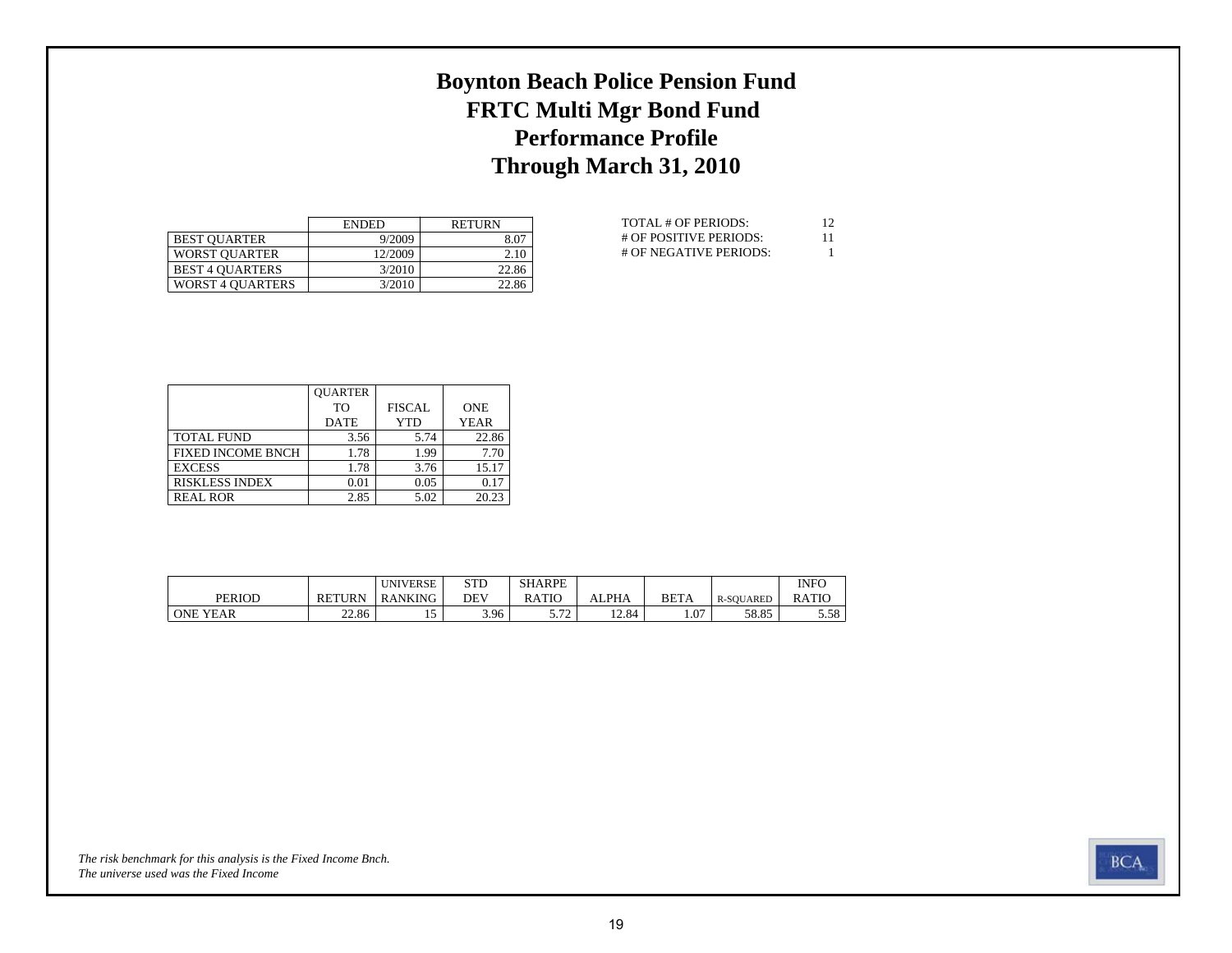#### **BOYNTON BEACH POLICE PENSION FUNDTOTAL FUNDCAPITAL MARKET LINEMARCH 31, 2007 THROUGH MARCH 31, 2010**



|                               | <b>RETURN</b> | <b>STD DEV</b> | <b>BETA</b> | <b>ALPHA</b> | R-SOUARED |
|-------------------------------|---------------|----------------|-------------|--------------|-----------|
| <b>A</b> TOTAL FUND           | $-1.85$       | 14.76          | 0.94        | $-1.65$      | 95.84     |
| CONSULTANT'S BNCH             | $-0.38$       | 15.36          | 1.00        | 0.00         | 100.00    |
| $\Box$ RUSSELL 1000 INDEX     | $-3.98$       | 20.51          | 1.00        | 0.00         | 100.00    |
| RUSSELL <sub>2000</sub>       | $-3.99$       | 25.48          | 1.00        | 0.00         | 100.00    |
| $\Diamond$ INTERNATIONAL BNCH | $-6.34$       | 24.45          | 1.00        | 0.00         | 100.00    |
| ∣▲ FIXED INCOME BNCH          | 6.25          | 4.06           | 1.00        | 0.00         | 100.00    |
| REAL ESTATE BNCH              | $-12.67$      | 13.51          | 1.00        | 0.00         | 100.00    |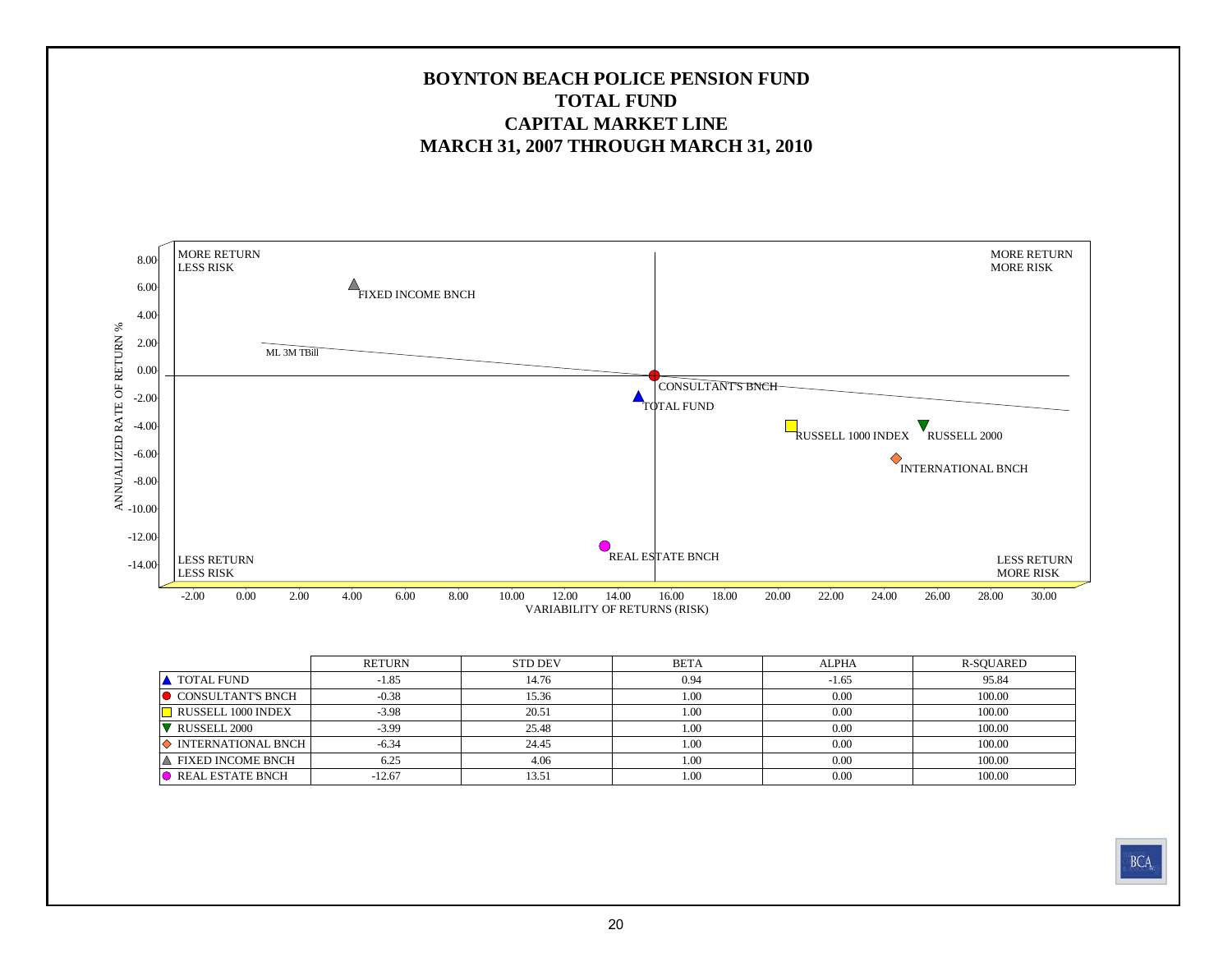

VARIABILITY OF RETURNS (RISK)

|                             | <b>RETURN</b> | <b>STD DEV</b> | <b>BETA</b> | ALPHA   | R-SOUARED |
|-----------------------------|---------------|----------------|-------------|---------|-----------|
| <b>A</b> TOTAL FUND         | 2.96          | 11.88          | 0.94        | $-1.39$ | 95.93     |
| $\bullet$ CONSULTANT'S BNCH | 4.48          | 12.32          | 1.00        | 0.00    | 100.00    |
| RUSSELL 1000 INDEX          | 2.31          | 16.52          | 1.00        | 0.00    | 100.00    |
| RUSSELL 2000                | 3.36          | 21.46          | 1.00        | 0.00    | 100.00    |
| INTERNATIONAL BNCH          | 4.37          | 19.98          | 1.00        | 0.00    | 100.00    |
| A FIXED INCOME BNCH         | 5.57          | 3.49           | 1.00        | 0.00    | 100.00    |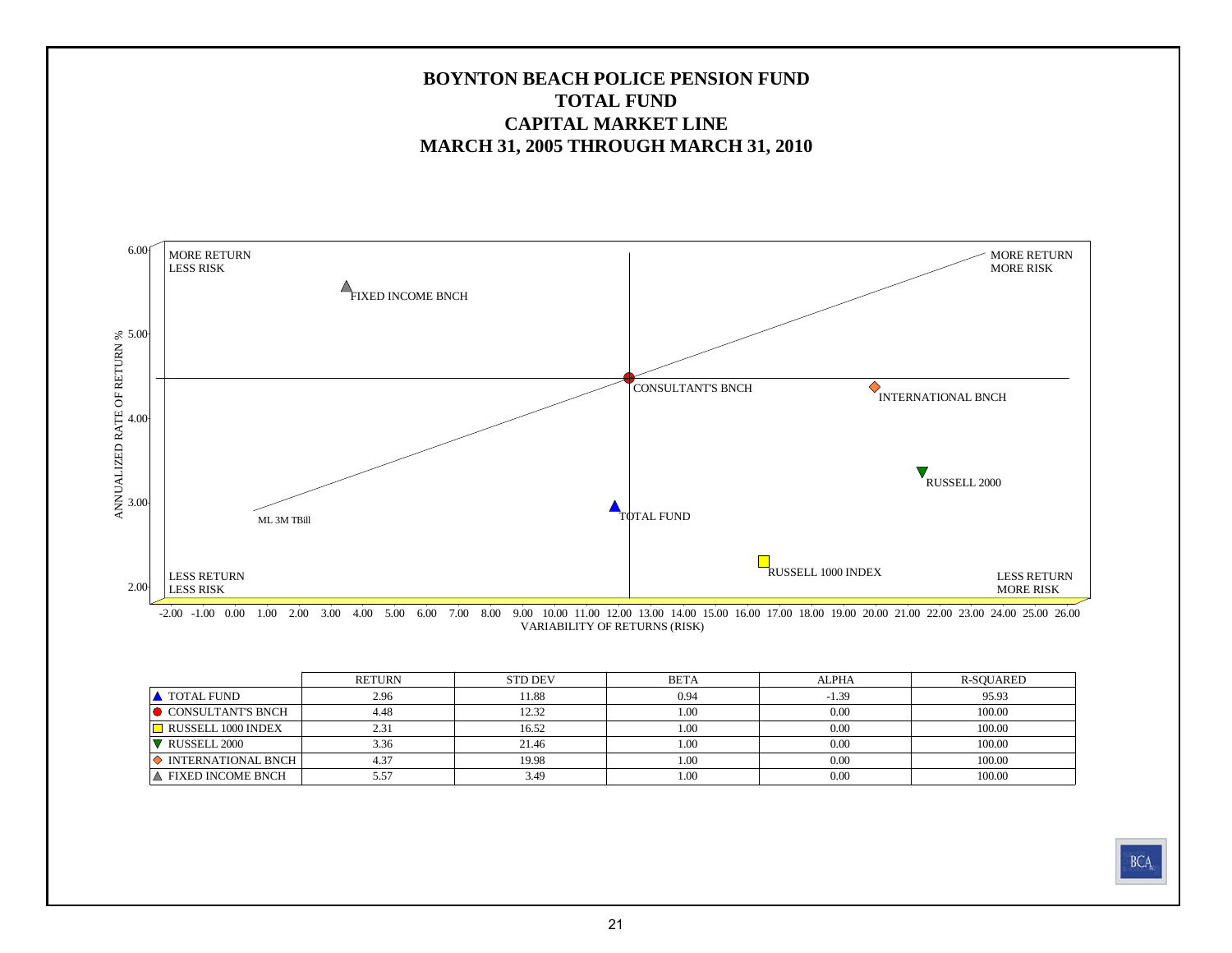## **Boynton Beach Police Pension Fund Performance in Rising and Declining Markets As Compared to the Benchmark March 31, 2005 Through March 31, 2010**

#### UP MARKET PERFORMANCE

DOWN MARKET PERFORMANCE



|                          | YTD     | <b>ONE YEAR</b> | <b>THREE YEARS</b> | <b>FIVE YEARS</b> |
|--------------------------|---------|-----------------|--------------------|-------------------|
| <b>TF TOTAL FUND</b>     | 6.09    | 41.68           | 43.99              | 29.17             |
| <b>CONSULTANT'S BNCH</b> | 6.38    | 44.66           | 47.59              | 31.57             |
| <b>DIFFERENCE</b>        | $-0.29$ | $-2.98$         | $-3.61$            | $-2.40$           |
| <b>RATIO</b>             | 0.95    | 0.93            | 0.92               | 0.92              |
| <b>UP PERIODS</b>        |         |                 | 19                 | 39                |



|                          | YTD     | <b>ONE YEAR</b> | <b>THREE YEARS</b> | <b>FIVE YEARS</b> |
|--------------------------|---------|-----------------|--------------------|-------------------|
| TF TOTAL FUND            | $-1.72$ | $-3.45$         | $-36.04$           | $-32.43$          |
| <b>CONSULTANT'S BNCH</b> | $-2.04$ | $-3.40$         | $-35.79$           | $-31.92$          |
| <b>DIFFERENCE</b>        | 0.32    | $-0.05$         | $-0.25$            | $-0.51$           |
| <b>RATIO</b>             | 0.84    | 1.01            | 1.01               | 1.02              |
| <b>DOWN PERIODS</b>      |         |                 | 17                 |                   |

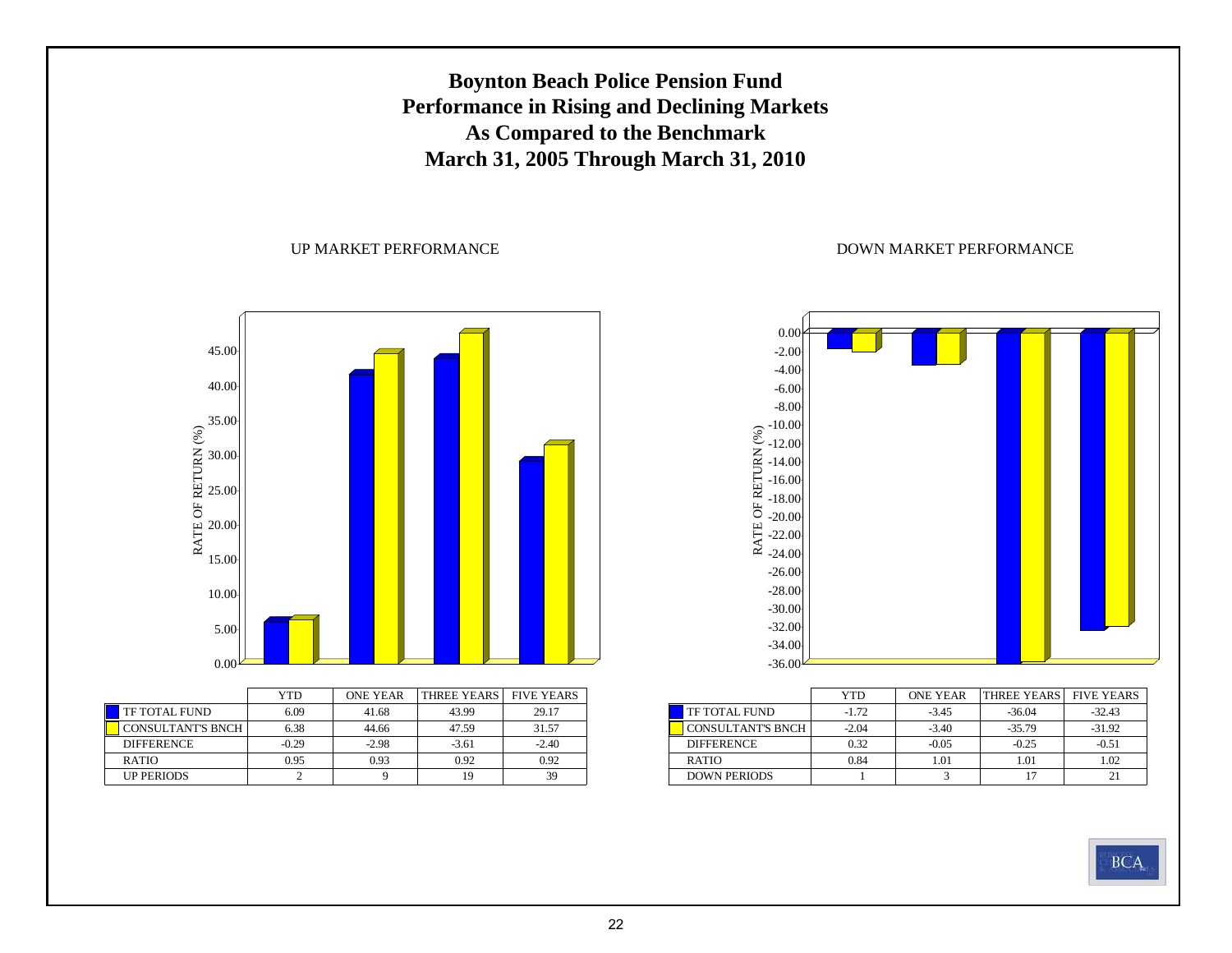## **Boynton Beach Police Pension Fund Glossary of Terms**

-ACCRUED INTEREST- Bond interest earned since the last interest payment, but not yet received.

-ALPHA- A linear regressive constant that measures the manager's expected return independent of Beta.

-ASSET ALLOCATION- The optimal division of portfolio asset classes in order to achieve an expected investment objective.

-BETA- A measure of portfolio sensitivity (volatility) in relation to the market, based upon past experience.

-BOND DURATION- A measure of portfolio sensitivity to interest rate risk.

-COMMINGLED FUND- An investment fund, offered by a bank or insurance company, which is similar to a mutual fund in that investors are permitted to purchase and redeem units that represent ownership in a pool of securities.

-CORE- A type of investment strategy that has approximately an equal weighting in both growth and value stocks in order to achieve a return that is comparable to the broad market performance (i.e., the S&P 500).

-CORRELATION COEFFICIENT- A statistical measure of how two assets move together. The measure is bounded by +1 and -1; +1 means that the two assets move together positively, while a measure of -1 means that the assets are perfectly negatively correlated.

-INDEXES- Indexes are used as "independent representations of markets" (e.g., S&P 500 and LBGC).

-INFORMATION RATIO- Annualized excess return above the benchmark relative to the annualized tracking error.

-GROWTH MANAGER- A growth manager generally invests in companies that have either experienced above-average growth rates and/or are expected to experience above-average growth rates in the future. Growth portfolios tend to have high price/earnings ratios and generally pay little to no dividends.

-LARGE CAP- Generally, the term refers to a company that has a market capitalization that exceeds \$5 billion.

-MANAGER UNIVERSE- A collection of quarterly investment returns from various investment management firms that may be subdivided by style (e.g. growth, value, core).

-MID CAP- Generally, the term refers to a company that has a market capitalization between \$1 and \$5 billion.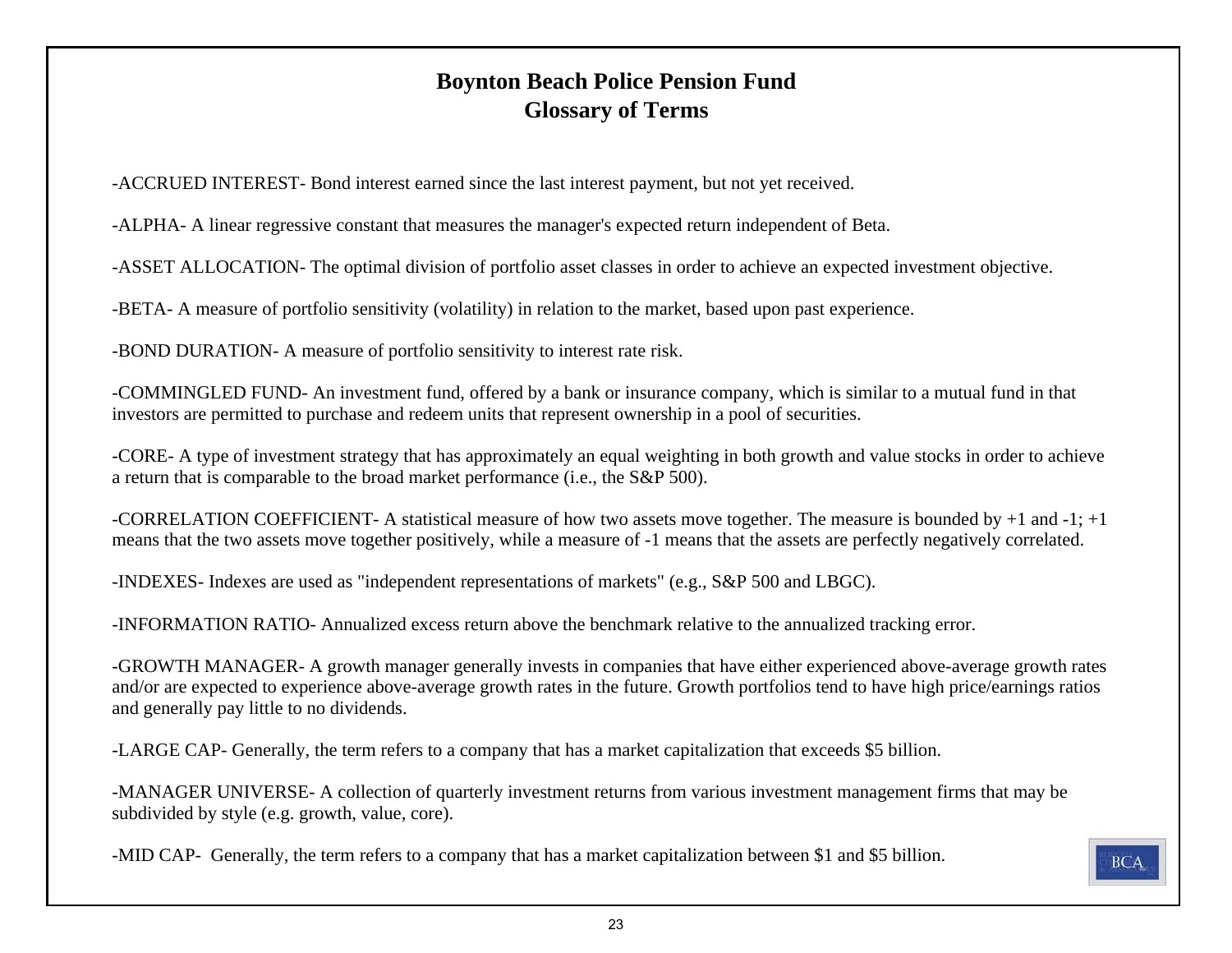## **Boynton Beach Police Pension Fund Glossary of Terms**

-PSN BALANCED AGGRESSIVE UNIVERSE - Includes all domestic balanced products whose equity allocation objective is greater than or equal to 65%.

-PSN BALANCED MODERATE UNIVERSE - Includes all domestic balanced products whose equity allocation objective is between 55% and 64%.

-PSN BALANCED CONSERVATIVE UNIVERSE - Includes all domestic balanced products whose equity allocation objective is equal or less than 54%.

-RATE OF RETURN- The percentage change in the value of an investment in a portfolio over a specified time period.

-RISK MEASURES- Measures of the investment risk level, including beta, credit, duration, standard deviation, and others that ar e based on current and historical data.

-R-SQUARED- Measures how closely portfolio returns and those of the market are correlated, or how much variation in the portfolio returns may be explained by the market. An R2 of 40 means that 40% of the variation in a fund's price changes could be attributed to changes in the market index over the time period.

-SHARPE RATIO- The ratio of the rate of return earned above the risk-free rate to the standard deviation of the portfolio. It measures the number of units of return per unit of risk.

-STANDARD DEVIATION- Measure of the variability (dispersion) of historical returns around the mean. It measures how much exposure to volatility was experienced by the implementation of an investment strategy.

-SYSTEMATIC RISK- Measured by beta, it is the risk that cannot be diversified away (market risk).

- TIME WEIGHTED RETURN-A measure of the investments verses the investor. When there are no contributions or withdrawalsthe TIME-weighted and DOLLAR-weighted/internal return are the same. If there are contributions and withdrawals the TIME-weighted and DOLLAR-weighted/internal return can be different. The CFA Institute recommends using the TIME-weighted return. AIMR reasons that the investment manager can not control when an investor makes contributions and withdrawals and thus should not be measured by that.

-TRACKING ERROR- A measure of how closely a manager's performance tracks an index; it is the annualized standard deviation of <sub>BCA</sub> the differences between the quarterly returns for the manager and the benchmark.